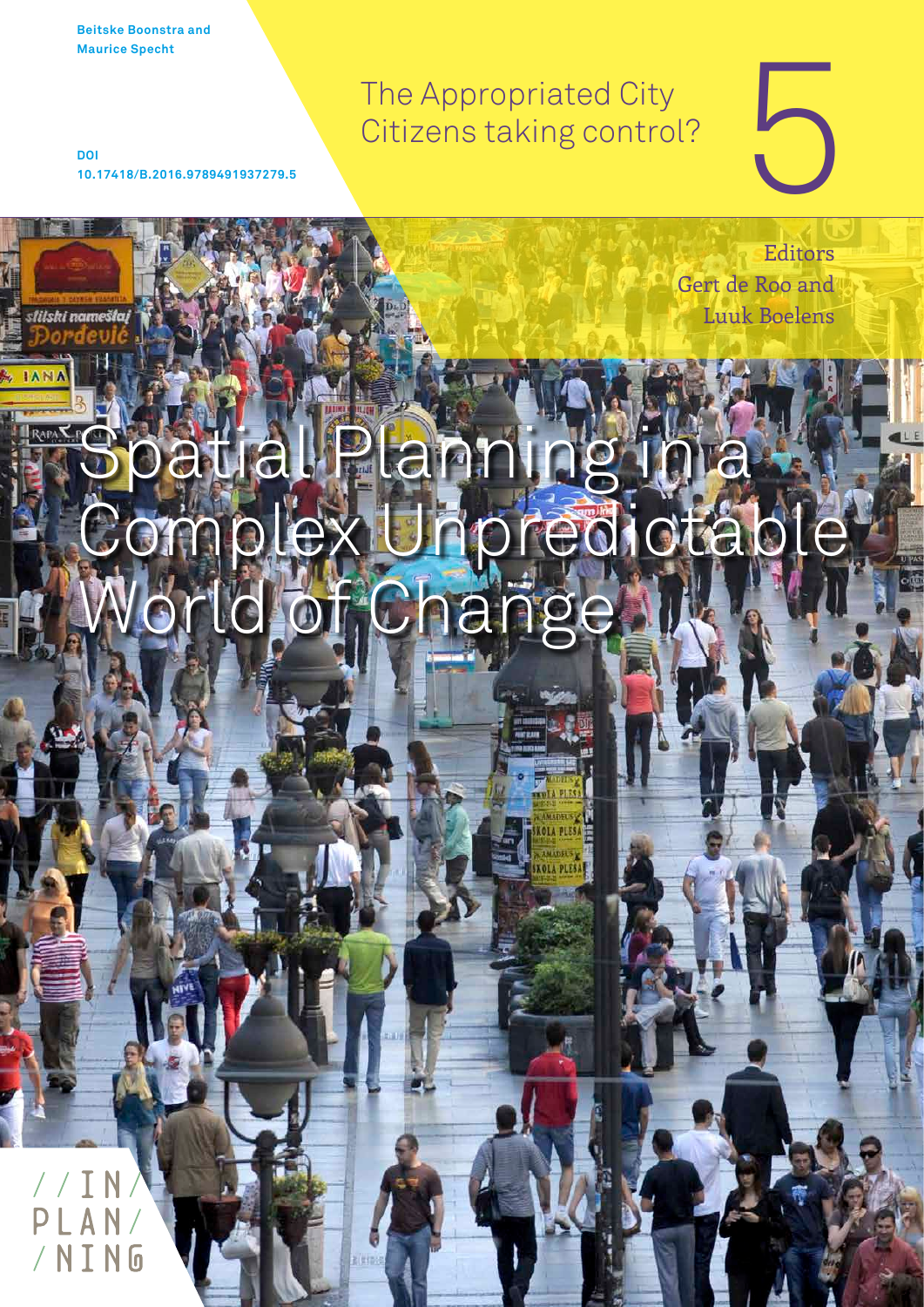# >> The Appropriated City

# **Citizens taking control?**

# Beitske Boonstra and Maurice Specht

#### **INTRODUCTION**

**>>** In 2008, a forgotten but iconic old building in the Katendrecht neighborhood of Rotterdam came to serve as the workplace for five social and cultural entrepreneurs, who were working on a photography project about residents in the area. During that time, the building proved to be a welcoming place for visitors and small events, and gradually, more and more activities and initiatives, plugged into what become known as Kaap Belvédère, attracted to the building, the location, its amenities and atmosphere. Four years later, Kaap Belvédère names itself the 'first house of intangible heritage in the Netherlands' and is widely appreciated by its neighbors, visitors from all over the world, its volunteers and the professionals involved. Kaap Belvédère was never planned like this, but looking back, it seems a very logical use of a building on a place and in a neighborhood like this. (Malherbe 2012). The same can be said for the In-Between Garden (TussenTuin) in Rotterdam West. The In-Between Garden, a temporary garden on a demolition site in the middle of a stony neighborhood of Rotterdam, the Old West, is an example of public space made by residents. What started out as a two-year temporary intervention in the area now has a prolonged effect. Through organizing the garden, residents built up networks among each other, with professionals, civil servants, politicians, artists, designers and researchers. It has used the social, cultural and organizational resources available in the neighborhood to make this possible. But what is more, it has reinforced the strength and possibilities of these resources by turning them into action, creating an active energy in the neighborhood, and making people - both professionals and residents – realize what can be accomplished if people put their shoulders behind something. (Van der Zwaard 2012). Singeldingen (Canal-Things) is an initiative that came from three local residents who created a meeting space on an unused patch of green along the Heemraadsingel, in the neighborhood of Delfshaven, Rotterdam. They started with organizing activities several years ago, and gradually Singeldingen became an accepted and appreciated element within the neighborhood. It started as a temporary kiosk, but this summer, a small grey box popped up along the road next to the canal. It contained electricity connection put there especially for Singeldingen. The initiators never started out thinking they would need official water and electricity connections, but for those who know about it, it felt very logical. It made sense (Hillen 2012).

Looking back, one gets the feeling that all three initiatives were a very logical thing to occur at that place and at that time. But things only look logical after the fact; after something has turned into a fact. This particular feature is inherent in the urban initiatives we explore in this chapter, but actually it is an inherent part of all urban interventions, regardless where or from whom the intervention is originating. Once things are realized they look logical; their stories add up. But everyone who has ever been involved in taking a civic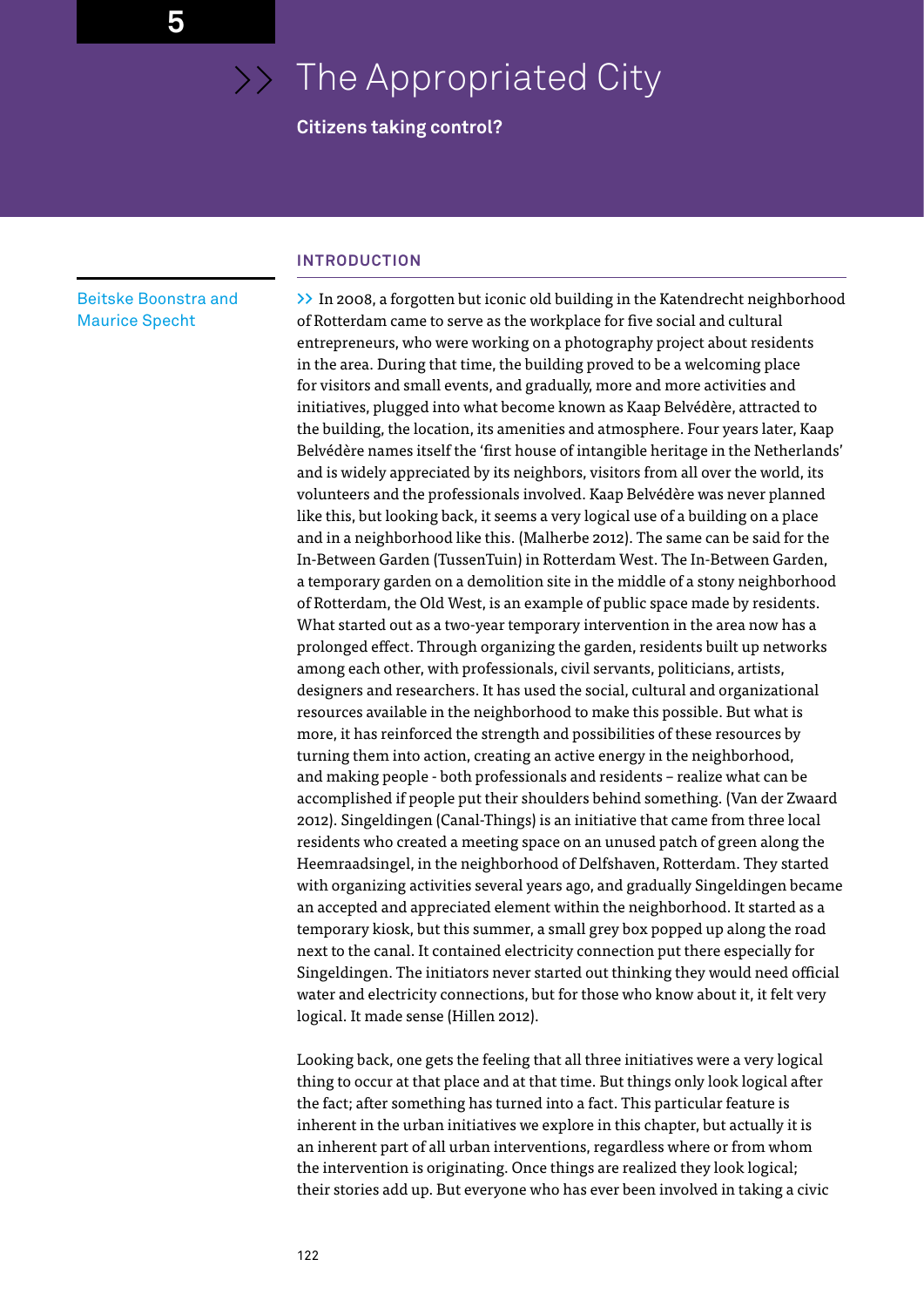> initiative – whether it is opposing a certain policy or plan (Verhoeven 2009), participating in a neighborhood regeneration process (Specht 2012) or creating a new public space – knows a lot of work is required. This work, the practice of realizing a civic initiative, is what interest us here. Inspired by actor-network theory (and especially the work of Bruno Latour, Annemarie Mol and John Law), we show that understanding these initiatives as interventions in a complex urban environment, requires us to take a careful look at the practice of these initiatives. Only by following how they come to be realized, how they are enacted, how they are translated from a mere intervention towards a new urban assemblage, will we start to appreciate the meaning of such interferences. In this chapter, we state that civic initiatives for interventions in the urban fabric can be regarded as a new, emerging, planning practice. Or to put it even more strongly: as rehearsal spaces for a new theory of planning. First, we elaborate why our current spatial planning and urban policy profession is in great need for a theoretical framing of civic initiatives, a necessity caused by the current drift of governmental withdrawal, stagnant markets and retrenchments, together with the inability of our current profession to look beyond its own disciplining planning routines. Second, we look in detail how our three initiatives emerged to the point they got accepted, what ruptures they induced in their environments and what encounters they underwent with the routines in spatial urban policy. From there on, in the third part of this chapter, we theorize further on first signs that we see of a new emerging practice that puts civic initiatives in the lead of urban regeneration, and we try to provide some preliminary ideas of what such a new planning practice might look like. Not only do we hope to offer fresh insights with regard to the academic discussion within planning, but also we hope to open up new avenues for planning practice.

# **CITIZENS AS URBAN INTERVENTIONISTS**

## **Relational citizenship and planning**

Let us start by stating that we regard spatial planning as an act of interference in space through physical interventions. As such, planning is not a purely professional practice, in the sense of professionals working on the realization and implementation of prefixed plans in a world that is seen as predictable and calculable. Neither is planning as such a practice that foremost concerns public policy-making, in which professional planners take a lead in shaping people's attention and understanding of situations. (Hillier 2002: 42). Instead, a vision that takes planning as an act of interference in space through physical interventions, opens up the possibility of considering all actors that take a pro-active role in such physical interventions as spatial planners, regardless whether these are professionals or not, public, business or civic or a mix of actors. (cf. Kreukels 1984, Boelens 2009 2010, Boonstra and Boelens 2011). In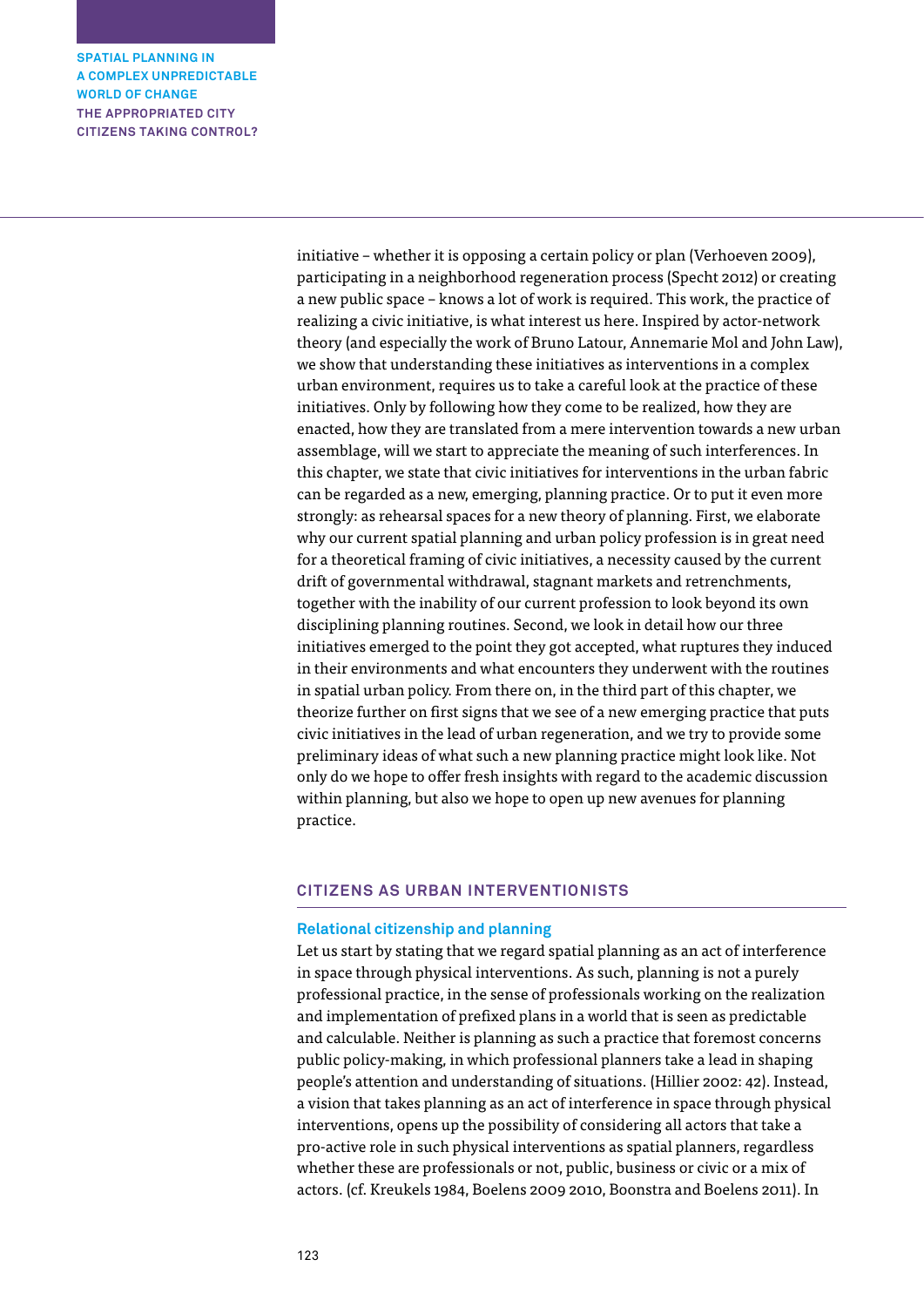> this chapter, we will try to argue that these visions on planning are not opposed, especially not when one does not take the plan, neither the actors, but the physical intervention itself as the leading matter of concern. This view on planning presupposes a relational conception of space, citizenship and planning, that sees spaces and places as produced through practices, relations and encounters between various emerging actor-networks that intersect. (Thrift 1999, Amin 2002, Murdoch 2006). As such, space and action form each other, both always under construction, always in process, the crossing of multiple trajectories making change 'taking place'. (Massey 2005). Citizens who aim at physical interventions in the urban fabric are just one of the many emerging, self-organizing actor-networks crossing scales and themes and places. Citizens' 'citizenship' is not something absolute (nor is their involvement in shaping space self-evident), but rather something that is shaped through activities, interactions and experiences of people and organizations. Networks of citizens, governmental and other actors and factors shape their interactions so that they result in productive forms of action around shared matters of concern (Wagenaar and Specht 2010, Specht 2012); in the cases of this chapter, foremost spatial matters of concern.

The need for such a view on planning, and a theoretical framing of spatial civic interventions becomes evident, when we take a closer look at two current and interrelated changes that are taking place within the domain of urban spatial policy. The first change concerns a major shift within the set of stakeholders involved in spatial urban policy these days. The second change concerns the current debate among planning professionals on planning frameworks that are able to deal with this new reality.

#### **Shifts in urban policy**

For several decades, Dutch spatial urban policy was set out along two lines: urban renewal on the one hand, dealing with existing and deteriorated neighborhoods, and on the other hand compact city policy, dealing with urban extensions and transformation of urban wastelands. Both lines were strongly governmental-led, delivering large scale urban transformation projects in which major public-private stakeholders like national government, municipalities and their respective planning and housing departments, housing corporations and large scale commercial developers were responsible for vision, planning and financing. (Schuiling 2007, Van Delden 2010). Recently however, this world has changed dramatically. The production of new housing stock in the Netherlands has dropped significantly, towards a far and unprecedented minimum since the 1970s. Urban restructuring is falling back, municipalities are left with unutilized plots of land, housing corporations take a back seat. Even demolition numbers have decreased. Many large scale urban transformation plans are put on hold, developers are avoiding risks, housing corporations are refocusing on their core tasks, local municipalities are out of money and retrench. (Manshanden et al. 2012, Joolingen et al. 2009). Many argue that this is because of the drop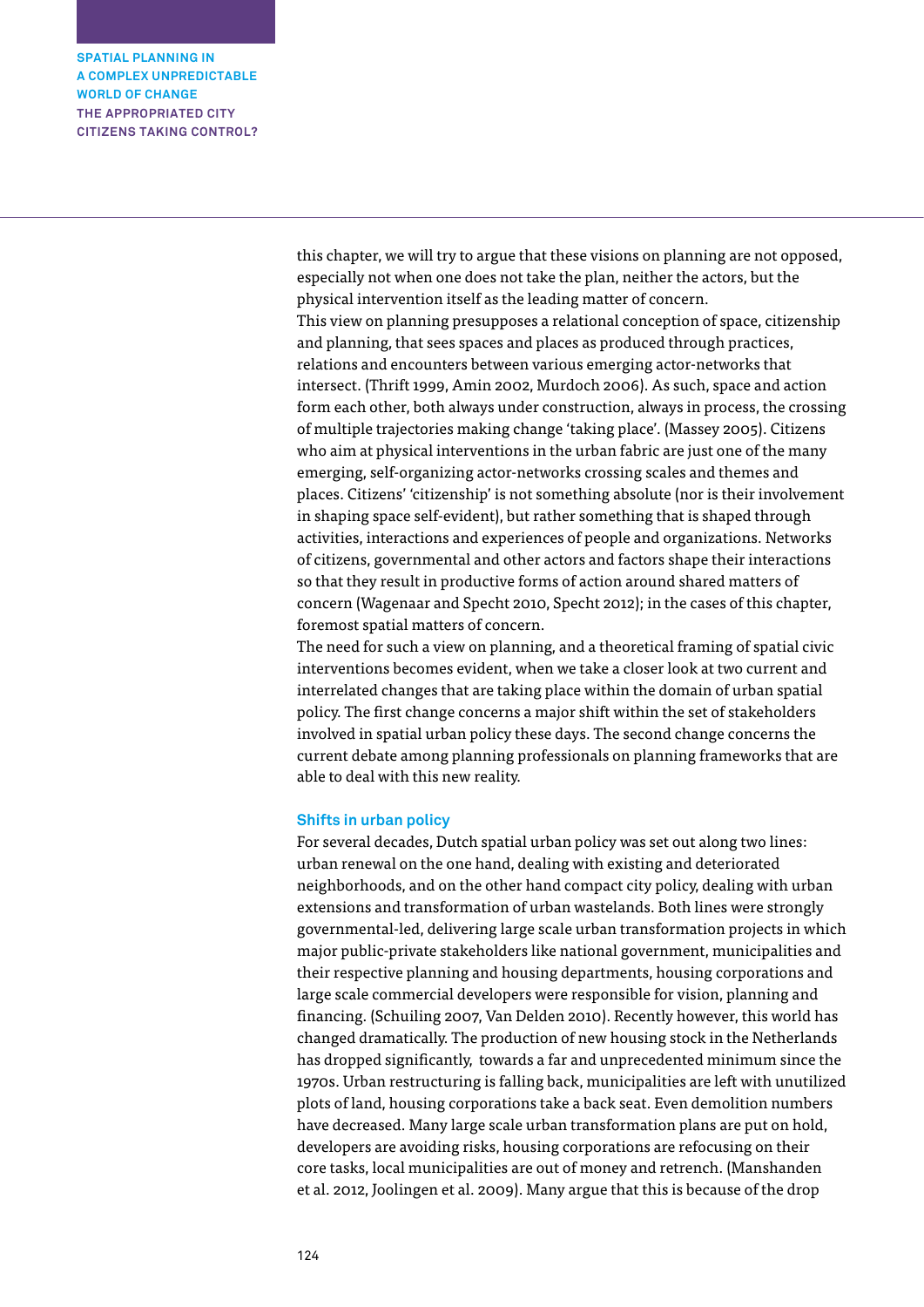> of the financial markets, but it would be unjust to solely blame the financial crisis. When the private market and building sector first started collapsing and withdrawing from urban transformations in 2009, a trend of governmental withdrawal in both urban renewal and compact city policy had already been unfolding for years.

Governmental involvement in both urban renewal and urban transformations has shown its ups and downs over these decades. Urban renewal came under the attention of national government in the 1960s, transforming a once local practice of small scale interventions to improve individual buildings, into a practice of large scale demolition and substitution of the existing housing stock. During the course of the 1990s, the discussions concerning urban renewal broadened to policy domains such as social well-being and economic development, followed by a narrowing (during the 2000s) towards a small selection of most deteriorated neighborhoods. Incentives for urban renewal were given by national government through extensive funding, and projects and programs were executed in collaboration with local governments and housing corporations. The role of the residents in urban renewal was originally strong in the 1970s but decreased ever since. It was put back on the agenda during the 2000s, but most projects remained governmentally financed and institutionally driven, and initiatives from residents themselves until recently remained only a marginal issue of concern. (Schuiling 2007, Wallagh 2006). Over recent years, the financial means set out by national government for urban renewal have decreased significantly, and since nor the municipalities nor the housing corporations currently have the financial means to fill in this gap, it has become very doubtful whether and in what form urban renewal schemes will run in the near future.

The other strand of spatial urban policy, compact city policy, started in the 1980s, initiated by the four major cities and taken forward by national government with the aim to concentrate urbanization near existing urban centers and on inner-urban locations such as deprived former industrial areas. (Boelens and Wierenga 2010). It was organized as a market based approach with a large role for developers and designers, but with major incentives from national government through location-based subsidies for housing in areas chosen in deliberation between national and local governments. (Van Delden 2010). In 2010, in the midst of the financial crisis, this policy was declared as more or less finished, leaving only the most complex, inner city sites untouched. (Boeijenga 2010, Van der Krabben 2010, De Zeeuw 2010). Also with regard to these locations, it is very uncertain what actors will be willing to take forward these transformations.

Meanwhile, national government is setting out a clear line of reasoning with regard to urban policy. More and more it should become the domain of local government, citizens and entrepreneurs, as pronounced by sequential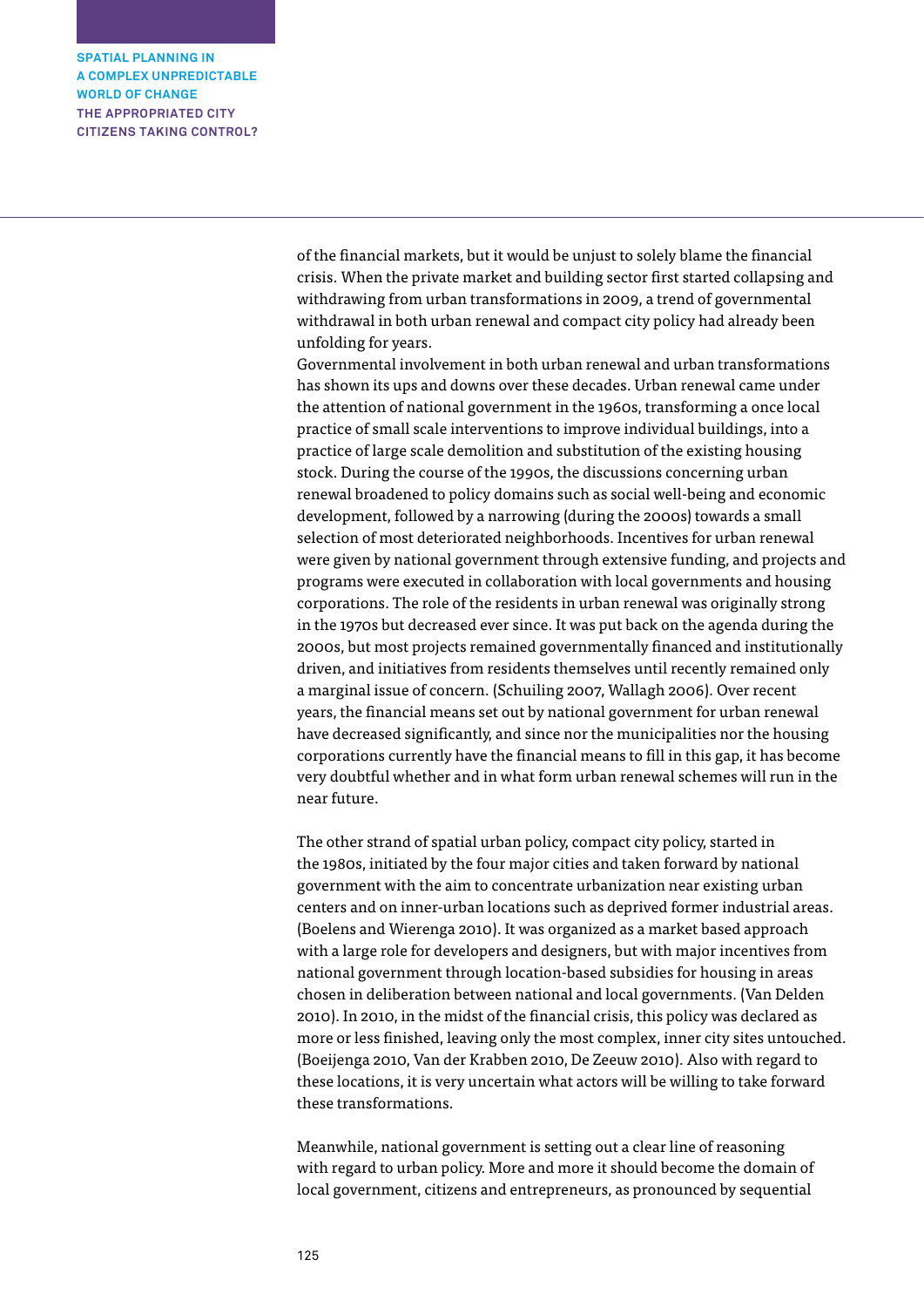> national government coalition agreements (Min AZ 2007 2010), national spatial policy documents (Min VROM 2007, Min I&M 2011, Min BZK 2011) and studies by government advisory bodies (VROMRaad 2004, WRR 2005 2010 2012). Therefore, they aim at creating more opportunities, choice, control and responsibility among citizens, businesses and social institutions for urban spatial development. The responsibility for quality of the living environment lies with residents, local actors and municipalities, the ministry argues, and measures are suggested to encourage home ownership, more involvement in the neighborhood, more private commissions and an exploration for possible new funding models. (Min I&M 2011). In the Vision on Infrastructure and Spatial Development, it is even put more strongly in the proclamation that national government will no longer set out any spatial policies, except for some policy guidelines for assessing locations on their sustainability, and minor involvement of the urbanization of Amsterdam and Rotterdam (as the development of these 'mainports' is considered to be of national importance). Remaining issues on spatial urban policy are considered to be foremost a concern for local governments, citizens and local stakeholders such as entrepreneurs (MinI&M 2011).

### **Looking for new planning practices**

The current shift in content of and stakeholders involved in spatial urban policy is thus both a result of the financial crisis and a decrease of financial means, and of an evolving trend of (national) governmental withdrawal due to shifts in political thought. This combination makes clear that this is not a question of simply waiting until the markets will pull on again, but that a fundamental change is occurring. That this change is acknowledged within the professional domain of urban spatial policy, and that there is a demand for new professional approaches that are able to deal with these changes, is illustrated by the amount of brainstorming sessions and debates that are currently organized among professionals working at developing companies, municipalities or housing corporations. Among the elements that are mentioned in such brainstorm session are: variable coalitions around specific propositions, combined with related forms of financing (Joolingen et al. 2009, Heijkers et al. 2012); plans that are more open to specific situations, localities and more fit with local demands, making productive use of difference (SKG 2012, Heijkers et al. 2012); plans focused on qualitative environment, and quality incentives in the existing urban areas, without subsidies and meeting demands (De Zeeuw 2010, Joolingen et al. 2009); plans for smaller units, that need smaller investment and bring smaller revenues (Joolingen et al. 2009); making more creative use of existing planning instruments, more flexible and demand-oriented, and more flexible instruments too (SKG 2012, Heijkers et al. 2012); focus on maintenance or 'maintenance for improvement', and governance with a focus on supporting and facilitating initiatives (SKG 2012, Heijkers et al. 2012).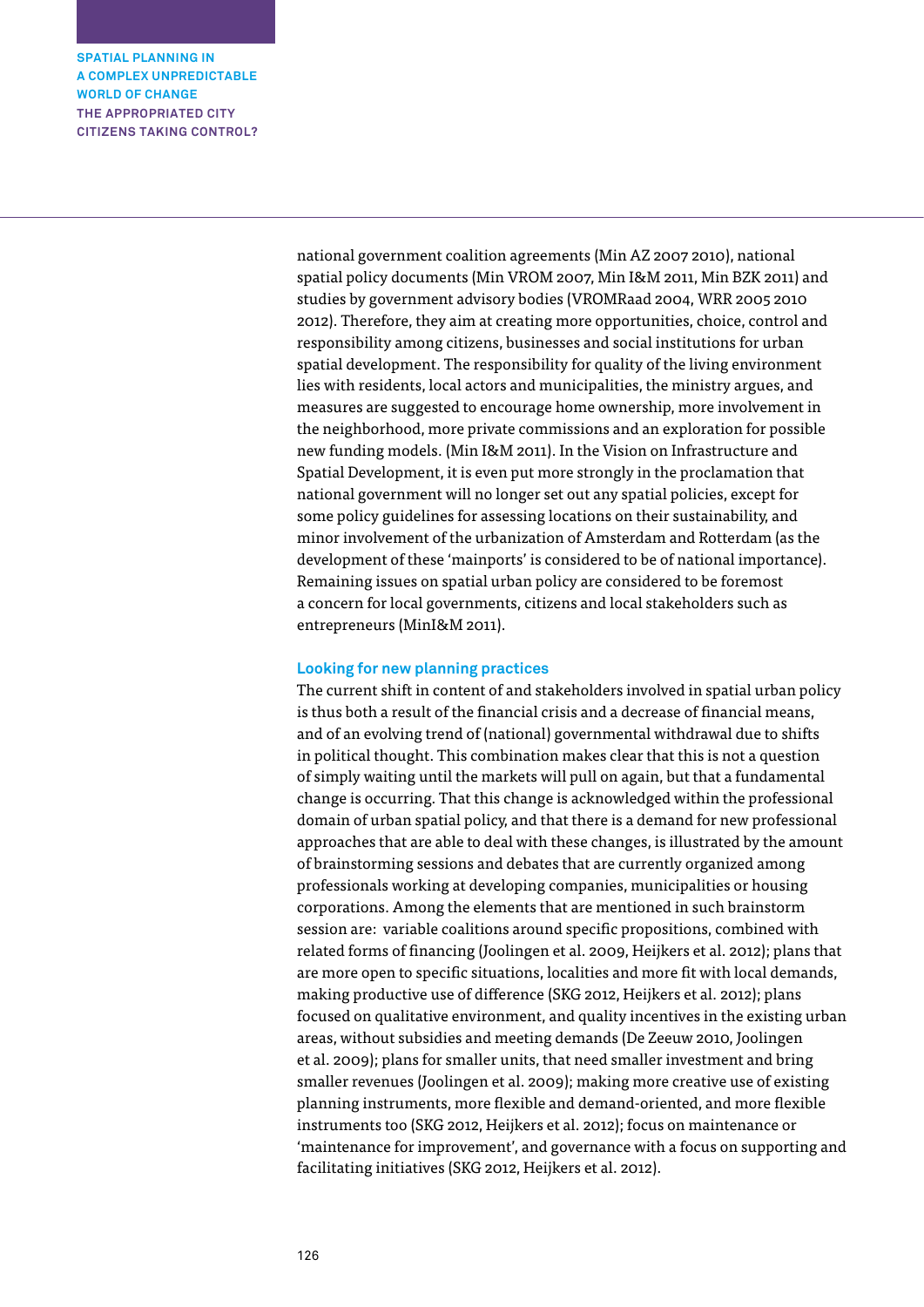> These suggestions for new approaches of urban spatial policy, do however not yet address the real shift in stakeholders yet. Although governmental-led planning will presumably not belong to the past, in current times of public retrenchment and withdrawal, a stagnant market and the network and information society we live in, a more active role is expected from citizens. This is not just a matter of relocating urban policy from public to civic actors, but asks for a whole new conceptualization of spatial urban policy. Two publications on this matter are worth mentioning in more detail, as they undergo quite some popularity among Dutch policy makers at this moment: 'The Energetic Society' by Maarten Hajer (2011) and 'The Spontaneous City' by Urhahn Urban Design (2010). In 'The Energetic Society' Hajer describes an emerging society in which citizens and businesses seek to interact with each other and create a chain of creative competition, aimed at improving the quality of existing towns, rather than at a quantitative building task. A world of bottom-up initiatives, that take their direct environment as a starting point. In order to create links between citizens, and urban and regional planning, Hajer argues in favor of a lighter form of planning, with more room for citizen initiatives. Besides a radical incrementalism, organized around specific topics, the government is not in the lead, but should guarantee collective decision making, represent the public interest, and provide open data and the accessibility of information. However, he argues further, a governmental withdrawal without any strategic purpose can as well result in decline of spatial quality. Therefore, according to Hajer, governments need to set out frameworks and visions for future developments. Within these frameworks space can be given to individuals and businesses to shape and implement their ideas. (Hajer 2011). In 'The Spontaneous City', Gert Urhahn and his co-authors also argue in favor of an urban spatial policy in cooperation with residents and businesses; a flexible urban development that is built upon civic initiatives, on never ending change, growth and adaptation. In his view, professionals in urban planning work closely with all sorts of initiators and aim to build a bridge between individual needs and common interests, ideas from end users, their creative power and investments. Like Hajer, Urhahn argues that this means that urban designers should engage in shaping the spatial conditions and frames in which freedom for initiatives can be found. (Urhahn Urban Design 2010).

#### **Moving beyond frameworks**

Although these two works are largely shaping the current debate on a new approach to planning in the Netherlands, and valuable as they are in providing suggestions, inspiration and insights for planning practitioners, they do not entirely cover the challenge. Urhahn and Hajer see the same dynamics as we do, but remain within the traditional set up of an inclusionary design (Urhahn) or a governmental-led (Hajer) approach. To stimulate and facilitate civic initiatives they both suggest the development of a new kind of planning or governmental framework to fit initiatives in. And although that sounds nice and supportive,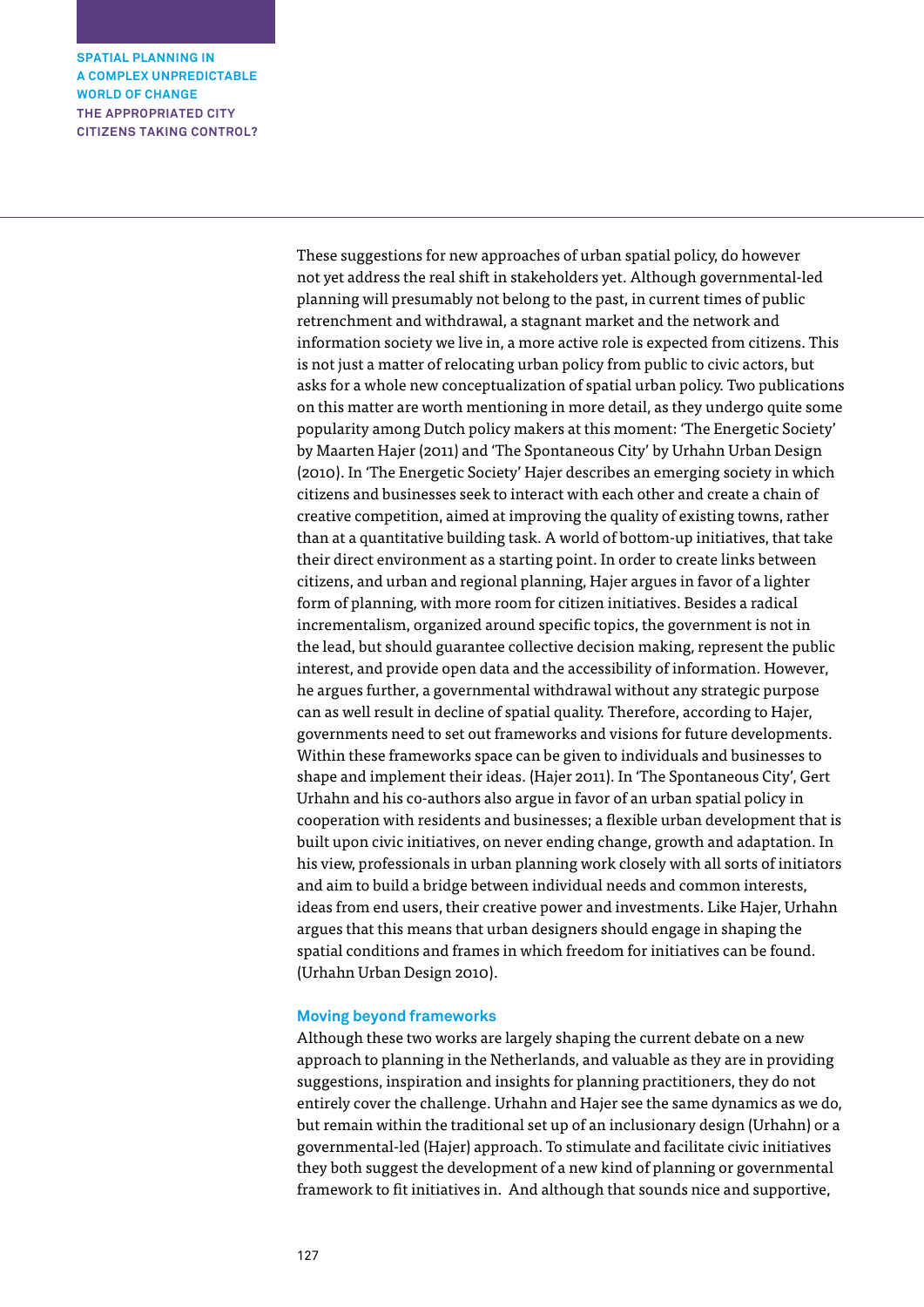> it still seems to put the framework first. The question to ask then is what exactly the difference is between a framework setting out the contours of what is possible and allowed, and a prescriptive plan as we know from traditional planning practice? What exactly does 'freedom and space for initiatives' (Urhahn Urban Design 2010: 18, Hajer 2011: 38) mean when the contours in which this freedom can occur are defined beforehand? Notwithstanding that a (legal) framework is one of the elements that help initiatives to actualize or materialize, this is in our view definitely not the only or most important way of approaching the emerging practice of civic initiatives. Frameworks are as inclusive and pre-fixed as for instance communicative planning approaches are, as they can still differentiate between initiatives that fit the envisioned content, the selected area, and the procedures set out beforehand. When frameworks are set beforehand, the focus is still on a pre-fixed organized structure. Hajer pleads for more incremental experimentation, but does not yet define any consequences such an approach would have for planning practice, and his argumentation remains governmental.

> Thus the tools and approaches they propose do not yet fundamentally change or challenge the behaviors in spatial planning; government and their frameworks are still in a dominant position. And things have change, we would argue, because under the radar a host of initiatives is popping up and emerging, appropriating the urban environment. What for a long time appeared to be fringe elements mere enlivening or even distracting from the actual development of the urban environment, are starting to appear as valuable strategies for urban development on their own. The potential of these newly emerging practices is not clear from the surface, and perhaps it is a bit too radical to regard small, local initiatives as the new bearer of urban development, but we do think that a new way of valuating them is necessary to truly benefit from their potential. In order to do this, we argue it is necessary to change our approach of these initiatives and no longer start from the framework or government, and see how these initiatives could be fitted in, but take these initiatives as valuable objects of learning themselves and see what kind of practices on a larger scale can be distilled from them. Or stated otherwise, we propose to see these initiatives as rehearsal spaces for a future planning practice, something we will come back to in more detail in the last paragraph. What makes this an extra challenge, is that an approach that puts civic initiatives in the lead, does not fit easily with our ingrained ways of thinking and doing things in urban development. When various actor assemble around specific interventions of initiatives, this is not created by an institutionalized context that is deliberately created by a steering government by means of a framework, but instead is created by a specific context that crosses right through institutional frames, policy lines and the domains of professional actors. (Verhoeven 2009). Civic initiatives are relational, and they behave as self-organization, in the sense that they emerge through interactions between space and people, from unstructured beginnings with the aim of creating new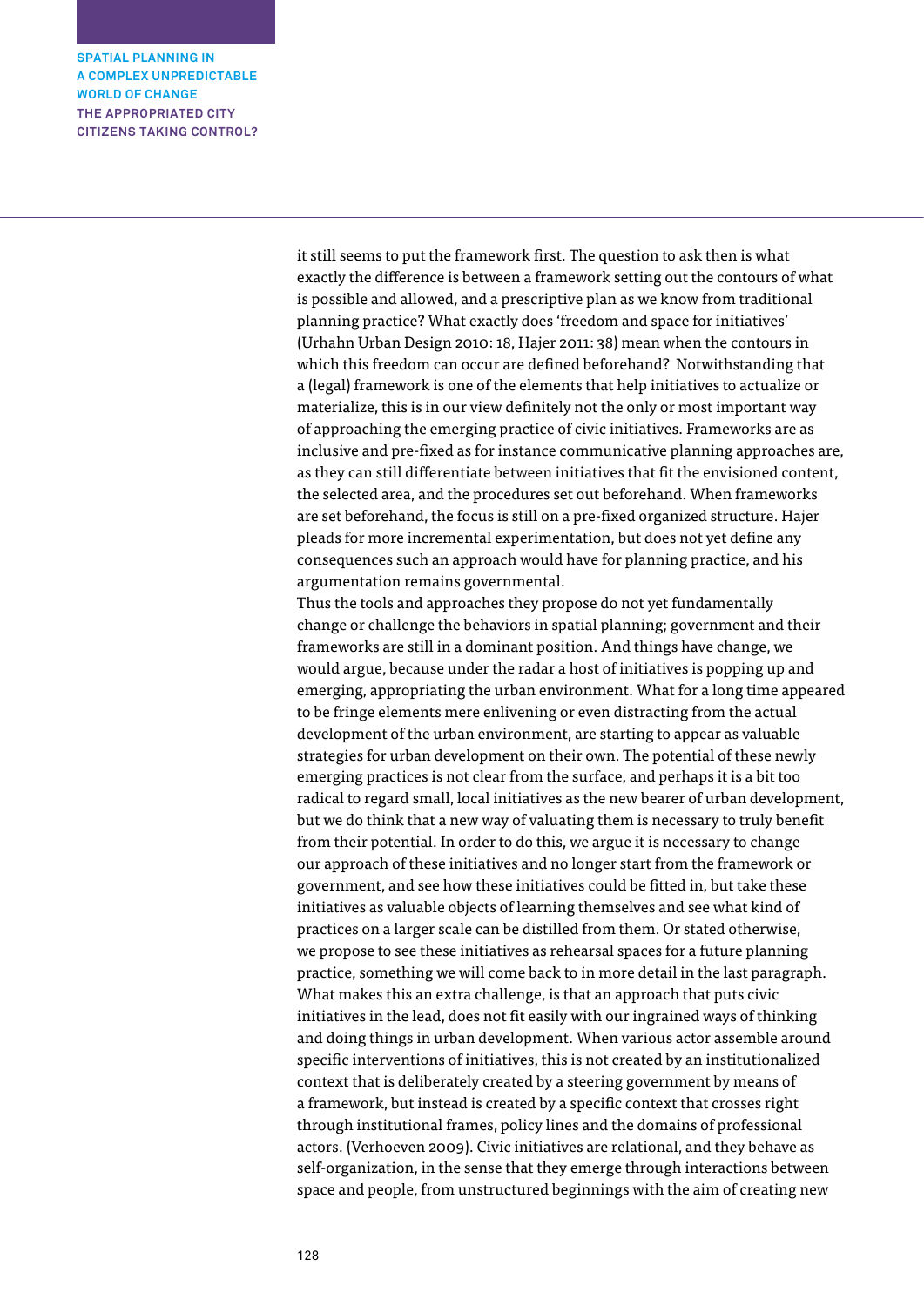> order on top of already existing situations. (cf. Prigogine and Stengers 1984). In the context of urban development, civic initiatives emerge autonomously from planning procedures, aimed at physical interferences more or less out of self-interest. (Boonstra and Boelens 2011). What our current spatial planning practice is in great need for, because of the above described shifts in stakeholders and the inability to think beyond frameworks, is a way of understanding what planning practice would look like when interventions are leading and the rest is focused on flowing along these interventions? It is not our aim to re-appropriate such initiatives into governmental frameworks. Instead, we think that not the framework, but the intervention itself should be regarded as leading.

# **THREE CIVIC INTERVENTIONS IN ROTTERDAM**

**>>** To see what such an understanding of this idea of planning as an act of interference and local initiatives might bring, we closely follow the emergence and development of the three initiatives we briefly introduced in our introduction: Singeldingen, In-Between Garden and Kaap Belvédère. We have selected these cases because they were all collectively organized by citizens, not initiated by governmental authorities or any other professional planning institutions, and as they aim at physical interventions in the urban environment, they fit the definition of civic-led self-organization in urban development. Therefore, they provide insight in what that lies beyond the disciplining frameworks provided by the above mentioned 'new planning approaches'.

We describe how these civic initiatives developed using the concept of translation, a process of making connections between things that are not consistent per se, but that gain consistency along the way, translating themselves into something that is accepted and seen as logical and 'in place'. (Latour 1999). Using the concept of translation makes it possible to trace how an initial idea of interfering in the urban environment has moved through self-organization towards the actual materiality of a physical intervention. The process of translation consists of several phases in which the identity of the actors and the network, possibilities of interaction and movement are explored, negotiated and delineated (Callon 1986: 203).

In spatial planning, translation refers both to the collection of resources needed for the realization of a spatial intervention (Boelens 2009), as to the constant maintenance of the homogeneity and coherence within existing spatial assemblages. (Thrift 1996, Hillier 2007). Spatial planning itself can be seen as a process of network-building, in which entities of various kinds are assembled in ways that allow the network to undertake certain functions. It is a process in which actors with a certain interest and willingness to invest in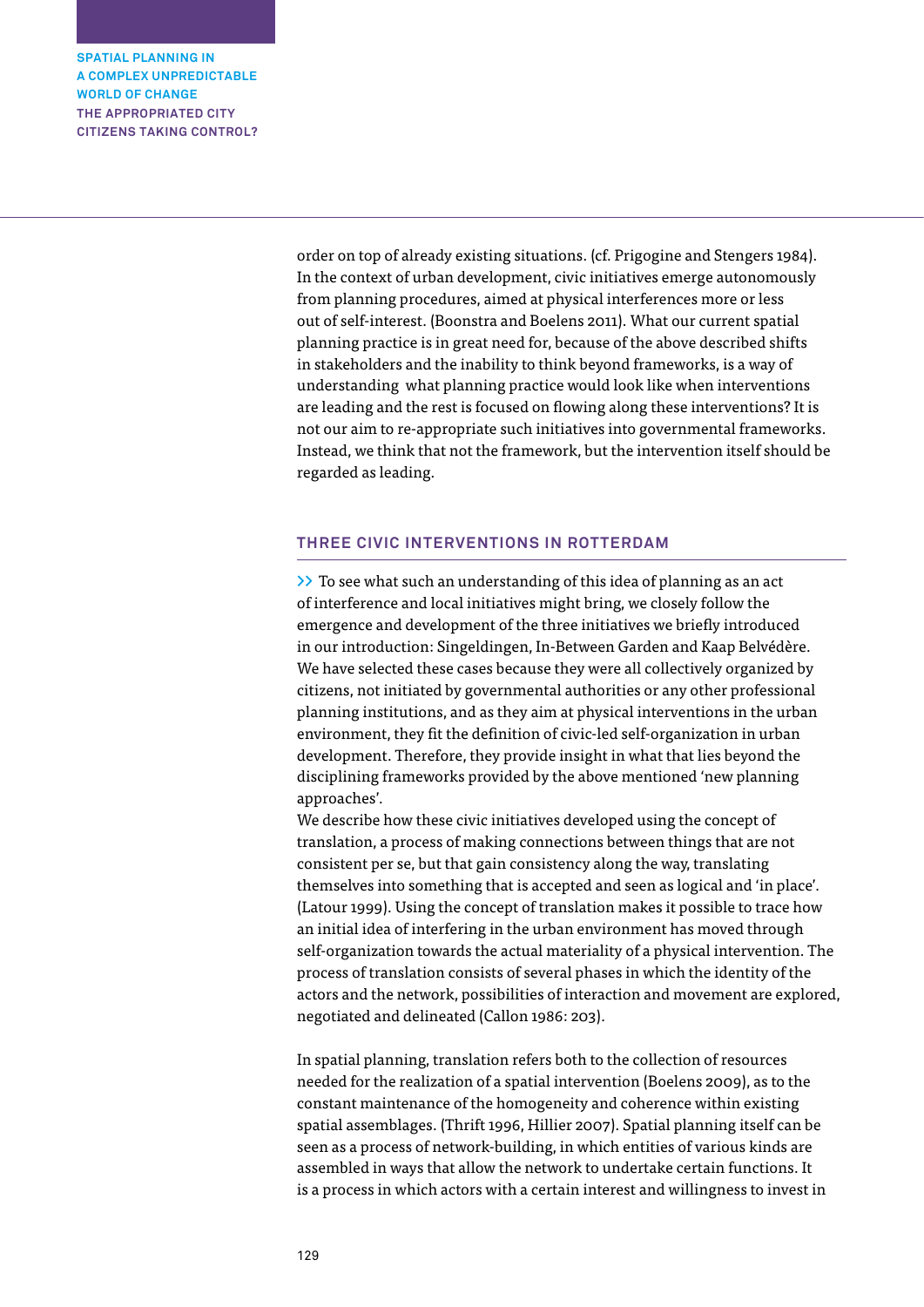their local environment out of more or less self-interest, engage in organizing and networking meaningful spatial connections, and the means, such as land, finances, buildings, permits etc., to achieve their goals. (Boelens 2009 2010). As we argued in the previous paragraph, we see a practice emerging in which this process of translation comes less and less from professional actors that traditionally already own a significant set of means. Non-professional or civic actors do not traditionally 'possess' such means, and thus much more work is required in the organization of the network.

Translation can occur both as a collateral incident as two or more actors unintentionally encounter, for instance in space. (Law 2009a). But translation can also be regarded as a pro-active and performative process of network building, of creating links between actors and factors that were not linked before. (Law 2009b). This pro-active understanding does not just tell the stories of how things have turned out this way and how they work, but also on how things have been made better, according to the leading actors in the initiative. What is better, however, is not a pre-given truth or any fixed optimum, but is something that is normative, situated, contextual and thus constructed as entity within the network. What counts as 'better' is situated in a practice, and interferences for the better aim at shifting the object of treatment, in order to counter deviances that are felt or considered as incommodious to the translation of the network. What is effective always depends on the particular circumstances, defined by leading, intervening actors. (Law 2009b). Even though a eventual physical intervention might not have been entirely envisioned beforehand along a prefixed plan (as some collateral translation might occur as well), we do consider the actors involved in the development of the initiative as pro-active and normative interventionists, making hard work in assembling the necessary passage points, initially around the need for an interference, and later around the necessity of a specific interference, knotting actors and places together and producing new causalities along the way.

We have reserached our initiatives on three levels, that are not necessarily sequential or linear, but rather relate to the deepness of the embedding an initiative has in its surroundings. The first level is that of problematization and intervention, the first interference 'for the better'. The second that of interessement and enrollment in which the network is further strengthened, expanded and made thicker. The third level is that of mobilization and more or less stable assemblages in which the main focus is on the maintenance of the existing network. These steps, or moments that are presented as phases a network moves through, are however in practice not at all so sequential, and rather overlap. Translation therefore is not a linear process towards optimization, but rather different types of behavior that should all be simultaneously present within a process in order to succeed – and be a success for all actors involved.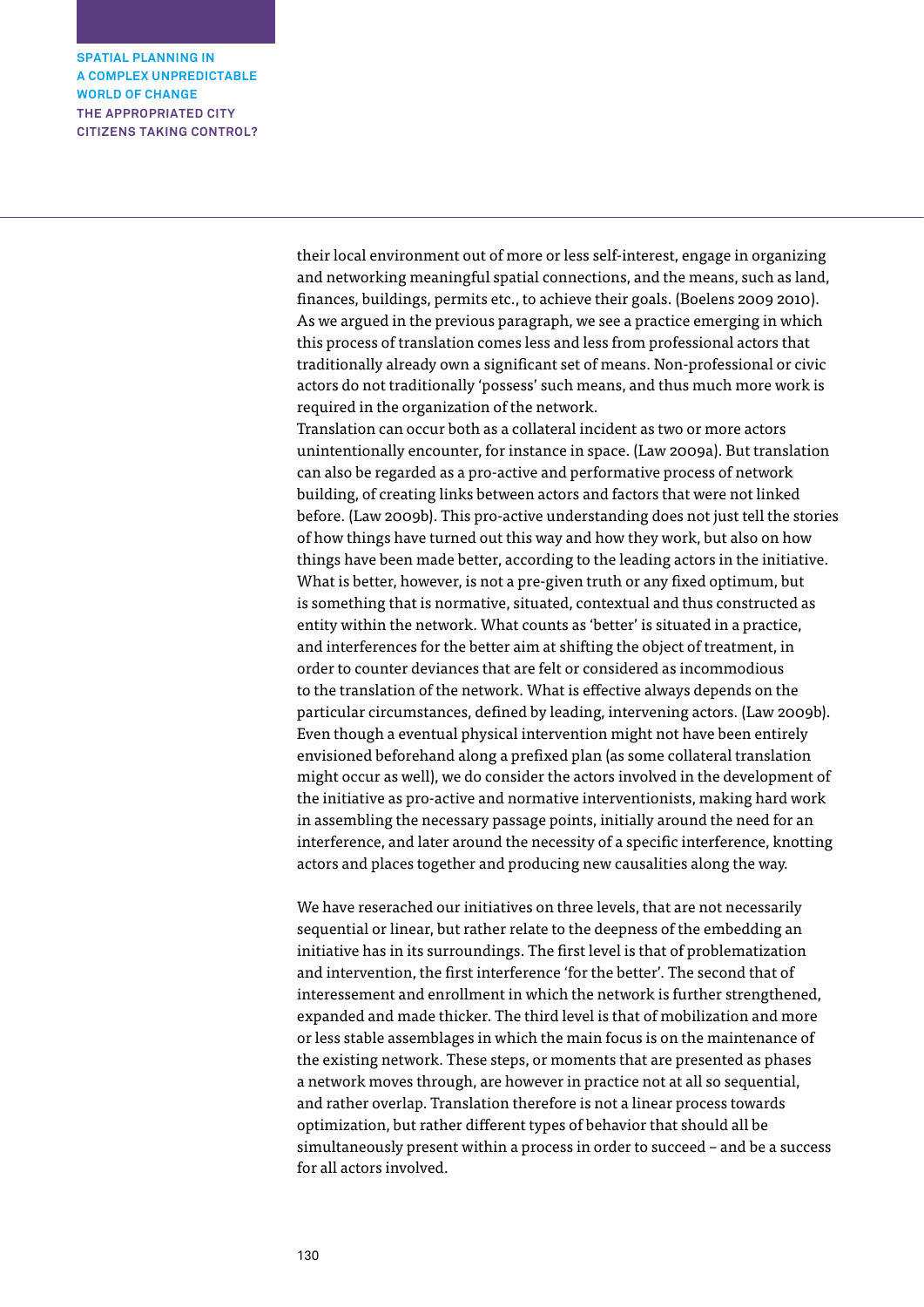#### **Interferences 'for the better'**

With this emphasize on interference in the urban environment through physical interventions, the urban environment is no longer a "single passive object in the middle, waiting to be seen from the point of view of seemingly endless series of perspectives. Instead objects come into being – and disappear – with the practices in which they are manipulated." (Mol 2002: 5). Or in our words: the urban environment does not remain untouched. As a start, a problem is delineated concerning a physicality, in our case the urban environment, as an important object. This problematization is often presented as a first move. The leading or initiating actor starts with a disassociation from the existing situation, making others (and one selves) see there is a problem that needs to be addressed by new ways of doing. The actor renders him- or herself indispensable in finding this new way of doing, and defines obligatory passage points that need to be taken into consideration in finding new kinds of behavior (Callon 1986). But whatever is said about this problem is only talk, and therefore the delineation of the problem needs to be followed quickly by foregrounding practicalities, materialities, the pro-active creation of events that not only aim at changing the understanding of the physicality, but also aim at changing the physicality itself. (Mol 2002: 12). What then matters is how the necessary coordination for this 'interference' can be made visible and how it is established. (Mol 2002: 55). Planning as interfering to make a difference, to re-do space. (Metzger 2011).

This can be illustrated nicely if we look at the start of Singeldingen. The first move towards Singeldingen was centered around the concern that the potentiality of the Heemraadpark was not fully deployed. Before the start of Singeldingen, the Heemraadpark was occupied by a shrewd paved playground bounded by high fences and vandal-proof seating, and the large grassed areas were mostly used as a disposal area for dogs. Three local residents shared the concern for the park, and also saw some potential. One resident recognized the strategic location of the park as a place for people to meet. The other wanted to be able to play in the park, and not just within the boundaries of the paved playground. She reasoned that with a couple of simple measures – such as the provision of a toilet and the possibility to get something to eat and drink – it would be possible for people to stay longer, and to do other things in the park as well. The third resident wanted to start a cafe and at the same time, to bring back some of the old character of the nineteenth century park along the canal. Three residents saw potential where others saw problems, or at best nothing of particular worth. To make others see the potential of these different, but shared dreams as well, and to make others see that something else, something better was possible in the park, the three residents did not only use words. They used a physical intervention. During what afterwards became the first season of Singeldingen in 2008, they placed a spring-roll cart converted into a kiosk in the park. Over a period of six weeks, Singeldingen tried various locations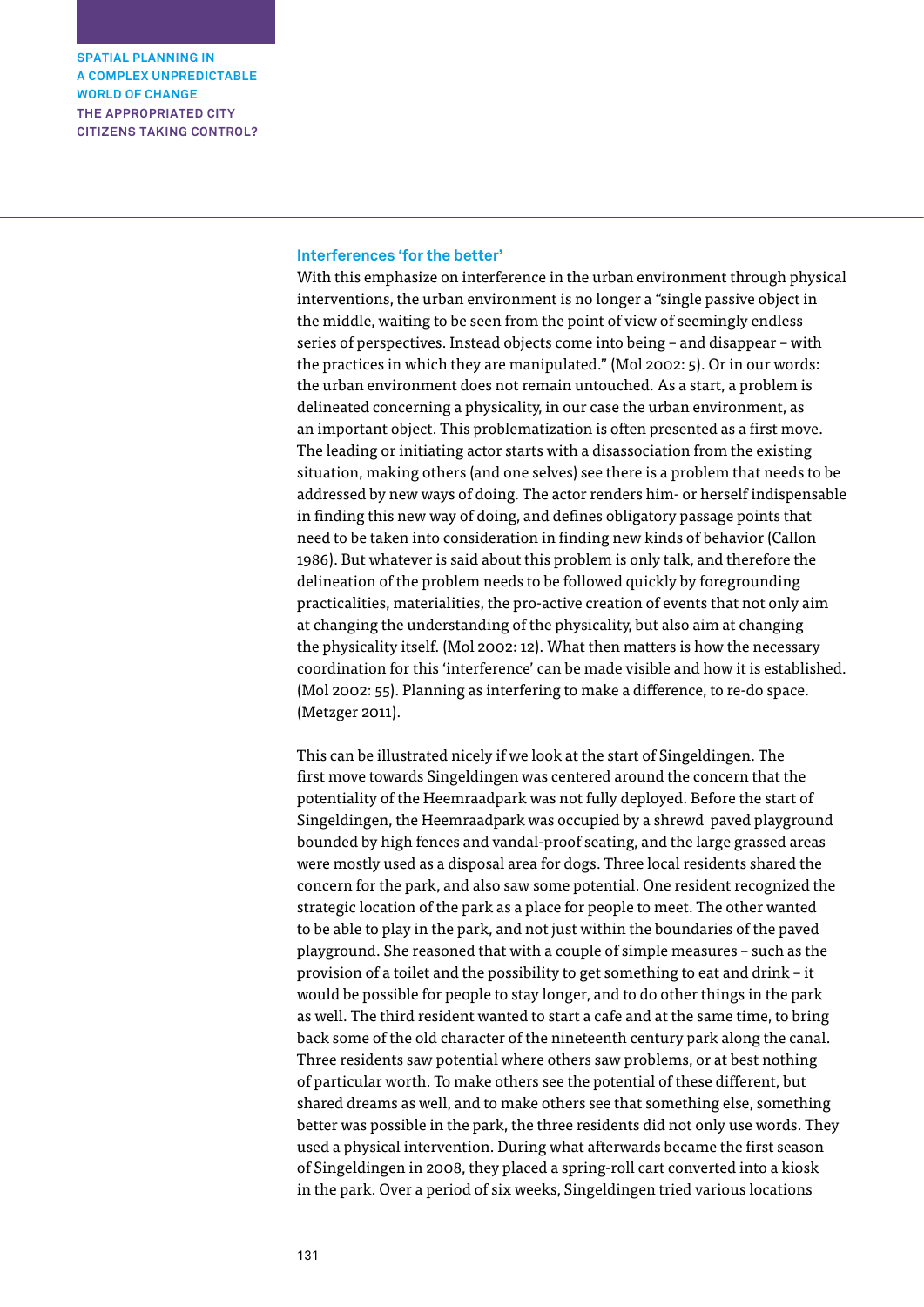> and organized different activities in the park, for adults and children from the neighborhood. With this appropriation of space they were able to showcase the potentiality of the park, as well as their ability to translate this potentiality into action by activating and weaving together a local network. By literally occupying the spot, they turned this particular space into a valuable place. It is not so much that they discovered the worth of the place, but by weaving a network at this spot, it became valuable again, and over four years' time, a vibrant public meeting place developed. This makes Singeldingen the most clear example of our three cases where citizens interfere in the urban fabric and public space through a physical intervention from outside the planning machine.

In the other two cases there were closer links with professional actors (two housing corporations and the municipality) from the start, although the professional actors never imagined, nor anticipated the outcome of the initiative. In the case of The In-Between Garden the project came out of an open call of the housing association to do something with an empty plot of land. The houses which had stood there had been demolished, but the start of the development of a collective-private housing project on the spot was delayed for another two years. The housing corporation considered it for the better if there would be some in-between use on the plot. This first call however, drew out only five people, of which two were afraid of what might happen on the plot and just wanted fences, one person did not want anything and two people said they considered something with green and music for the better. Nothing much happened, until the latter two people published a small article about this idea in the neighborhood newspaper and a local landscape-architect came forward. Within weeks a plan was drawn and a group of six initiators formed itself. Building on the qualities and the social and cultural capital of the people in this group, as well as the sympathetic attitude of the local politicians and professionals towards planting greenery, they were able to convert this empty space into a high-quality green and music space. Where others saw a potential nuisance to the neighborhood, they saw the potential to create a much needed green public space, and intervened accordingly.

Kaap Belvédère, finally, was 'discovered' while two people were working on an art project concerning active citizen communities in the Southern part of Rotterdam, as part of a regeneration project for this part of the city, led by the municipality and the different housing corporations. The building was closed and fenced off, but appealed to them while looking through the window. Where others saw a building that needed to be demolished, they saw potential. Due to their close relationship with the owner, a housing corporation, they were able to obtain the keys and appropriate the building. What was meant as a temporary working space, however, turned out to be much more.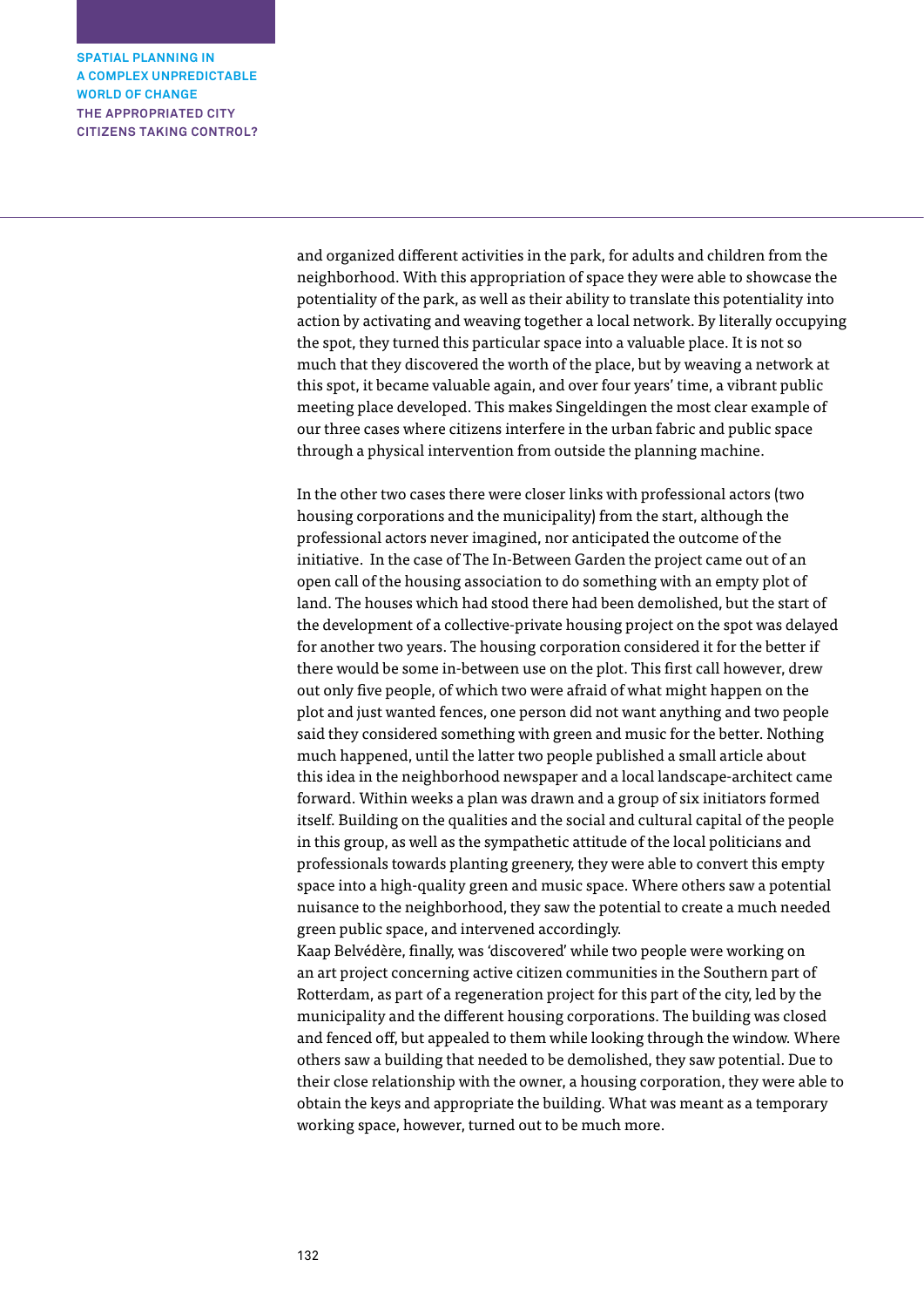**FIGURE 5.1 Kaap Belvedere**

**(Photo: Joop Reijngoud)**



**FIGURE 5.2 Tussentuin (Photo: Annet Delfgaauw)**





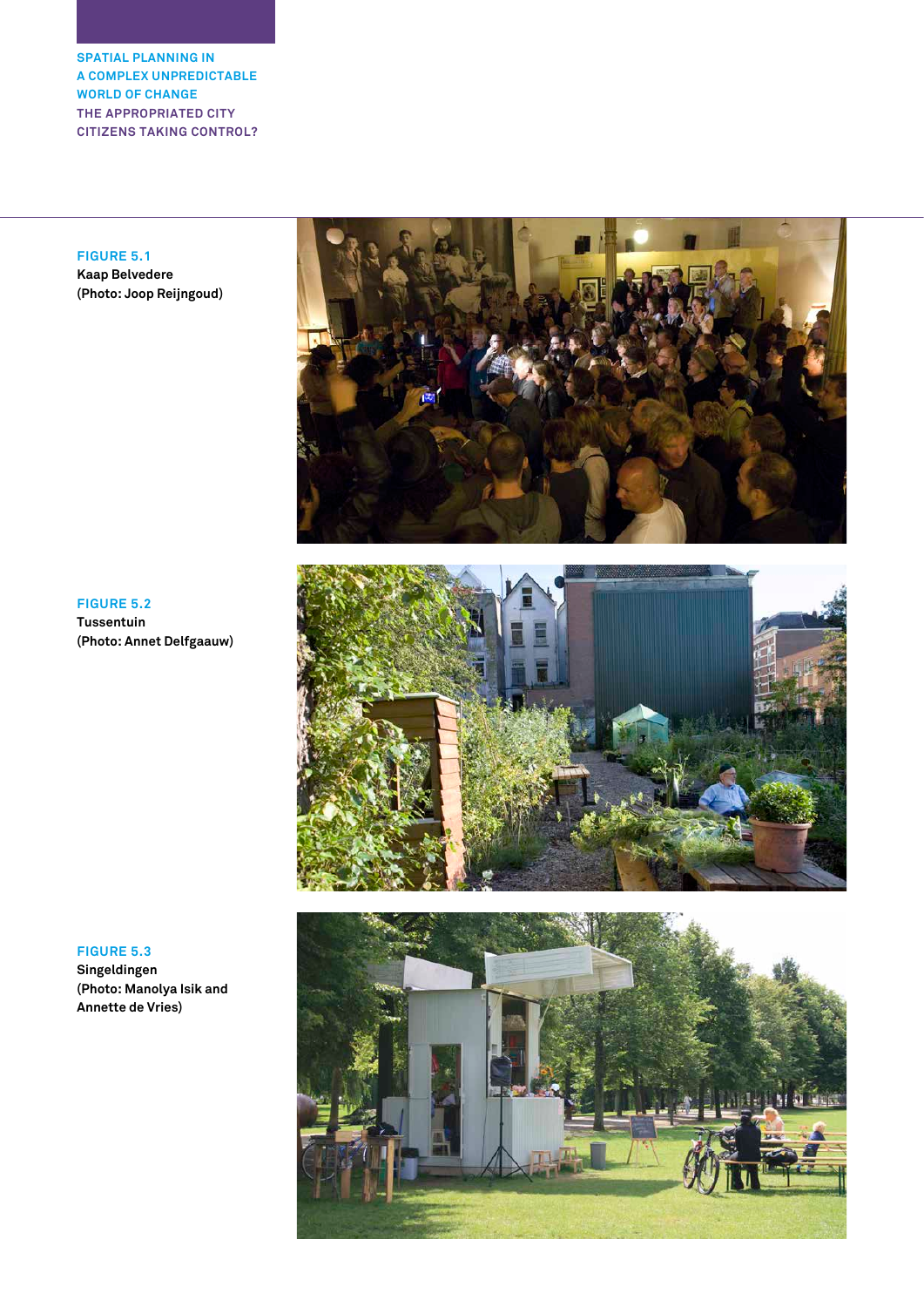> All three initiatives showcase the ability of people to look at the urban fabric with a different view. The initiators were able to problematize space, not so much by saying something was wrong, but by saying and showing that something else, something unexpected, and most importantly something better was possible. And although we at this point already addressed them by their name – Singeldingen, In-Between Garden, and Kaap Belvédère – at the time of these first interferences, there was not more than a hunch, a vision that things could be otherwise. To actually come into being, to form an identity, and to make a lasting impression in the public realm, they needed to move further from the initial problematization. This takes us to the second level of translation.

#### **The translation continues: interessement and enrolment**

Key aspect of translation is that causalities are produced through a series of intermediaries that are not 'logical' in the formal sense of the term, but that oblige those who are interested in a proposed problem to become interested in the specific situation, through almost imperceptible shifts. (Latour 1999). After the initial problematization, the hard work of network building and translation has only just started, as the leading actors need to start interest and enroll other actors into their network and initiative. (Callon 1986). In spatial planning, this process of network-building is "the translation of the objectives, limitations and opportunities of other actors so that these can start 'behaving' according to their own requirements, but in line with the wishes / characteristics of the dominant actor" (Boelens 2009: 190). Both interessements and enrolments can be pro-active, as intentional interventions or interferences, but things happen coincidently just the same. It is about knitting together events, and other networks that, again, are not linked by causality, but become organized around new and emerging meanings. Interessement and enrolment are closely linked to each other. Interessement means that the initiating actors look for allies, and try to tie them to the network. In doing this, they are in competition with other evolving associations and identities, and severe work is needed in order to 'interest' other actors to the emerging actor-network. (Callon 1986). This behavior is therefore predominantly about dealing with the outside, with others, aiming at a further expansion of the network, considering what needs to be taken into account, and what new propositions need to be found in order to move forward. (Latour 2004). By enrolment on the other hand, the specific role of the actors that become interested in the actor-network are negotiated, and a common identity is determined and set. (Callon 1986). This behavior has therefore a predominantly inward orientation, focused on a further contraction of the network to become thicker and more robust. Propositions are instituted or otherwise rejected, hierarchies are set, and both the inside and the outside of the collective are stabilized, and the content, boundaries and materiality of the particular space are defined. (Latour 2004). The more actors become interested and enrolled into the chains of translation, the more actual an object, plan or initiative becomes. Initiators start with almost nothing, just an idea, and while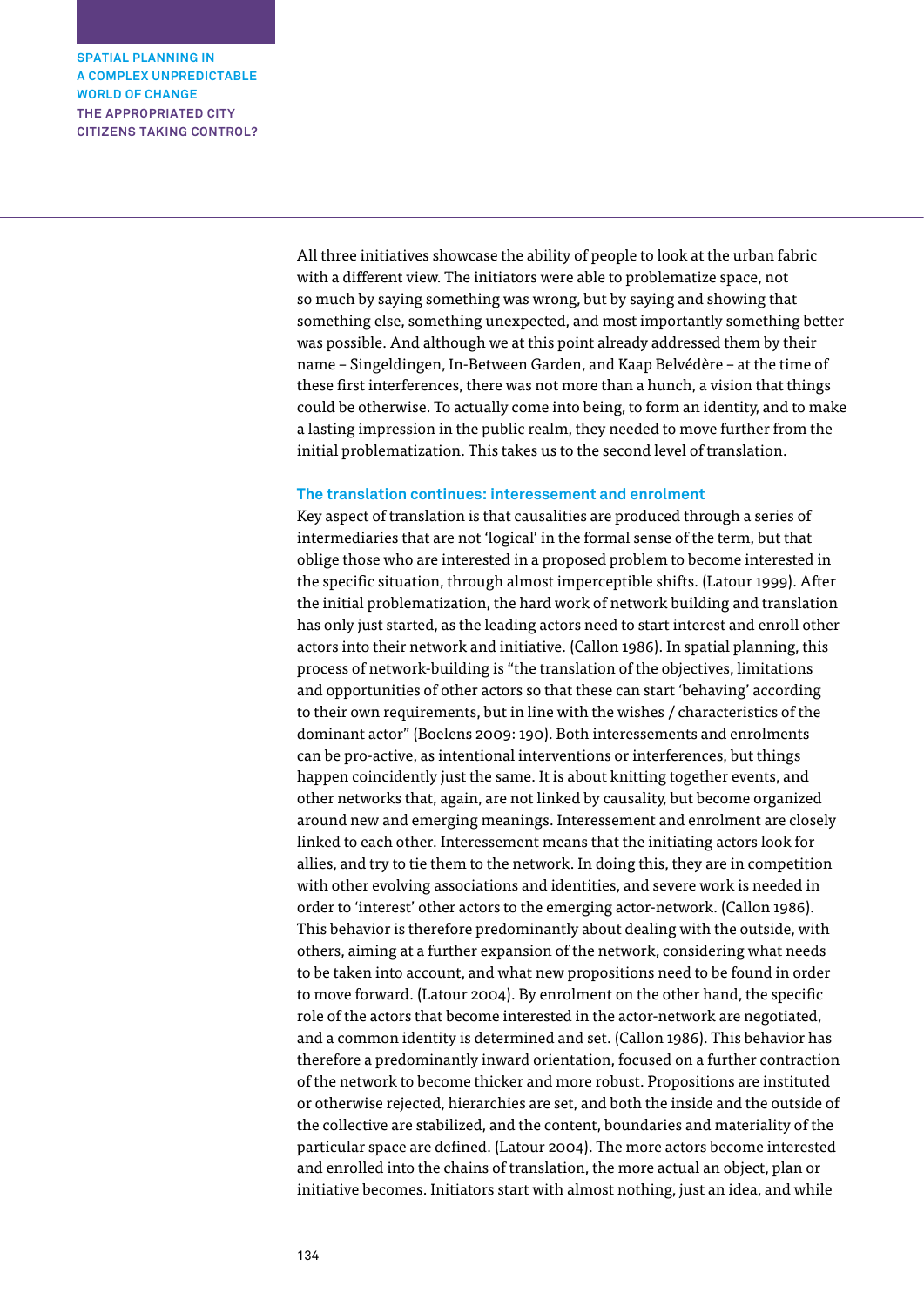> working their way through they construct a context around their idea. (Latour 1996: 119 133). Lets illustrate this phase by looking in more detail at our three cases.

From the start the initiators of Kaap Belvédère used the building as a workand meeting space. It became a natural meeting place for both the groups who were portrayed in the art project, for current and former residents of Katendrecht, and for professionals who were involved with the regeneration of Katendrecht specifically and Rotterdam South in general. During eighteen months of intense voluntary labor the building, which had stood empty and had already been on the nomination for demolishment since the early 1990s, got turned into a vibrant meeting place. The core team, consisting of five people, started to initiate all sorts of occasional events, which increased the identity of the building as a place where people could meet and share stories. During those first eighteen months, and without any funding, seven exhibitions, two happiness events, three reunions, twenty-four eat and meet events, thirty-five Sunday afternoon open house events, seventy-six life stories, twelve tours, two newsletters, five do-it-yourself weekends, eleven projects elsewhere in the city were organized, by 210 volunteers, attracting 5,500 visitors from the neighborhood and far beyond. Activities included the 'The people's kitchen' (at which an immigrant from one of the 157 nationalities living in Rotterdam prepared a 3-course dinner together with volunteers and told his life story to a crowd of 50 to 60 people) and other food oriented programs; photography exhibitions; and the House of Happiness, a project to inspire urban developers, residents and visitors with lectures, an exhibition, workshops, food and film. Slowly the initiators started to see the place as a space where all kinds of stories – of what they started to call 'immaterial heritage' – came together. What added to this, were the many stories that came from the building itself. The building had always been an important meeting place for all kinds of groups; it had served as a cafe and restaurant, but also later as a space for jazz performances during the Second World War, dancing, cinema, magic shows, wrestling, for performing Greek myths and also as a neighborhood museum before.

Gradually, storytelling became a storyline for the building itself, enabling many people to tell and share their stories and to meet. All this created a sense of importance, of value around the building. The temporary nature of the whole project, aided by the quality and attention with which the different activities were organized, made it possible for a lot of people to become interested and enrolled in the project. But both the core members, as well as the volunteers and the many visitors all wanted it to continue, convinced that this would be for the better. But this meant that many new things had to be done. For one the building was lopsided, and needed to be renovated substantially. Furthermore the two current owners Woonstad (the housing corporation) and the OBR (the municipal development agency) had to be convinced to preserve the building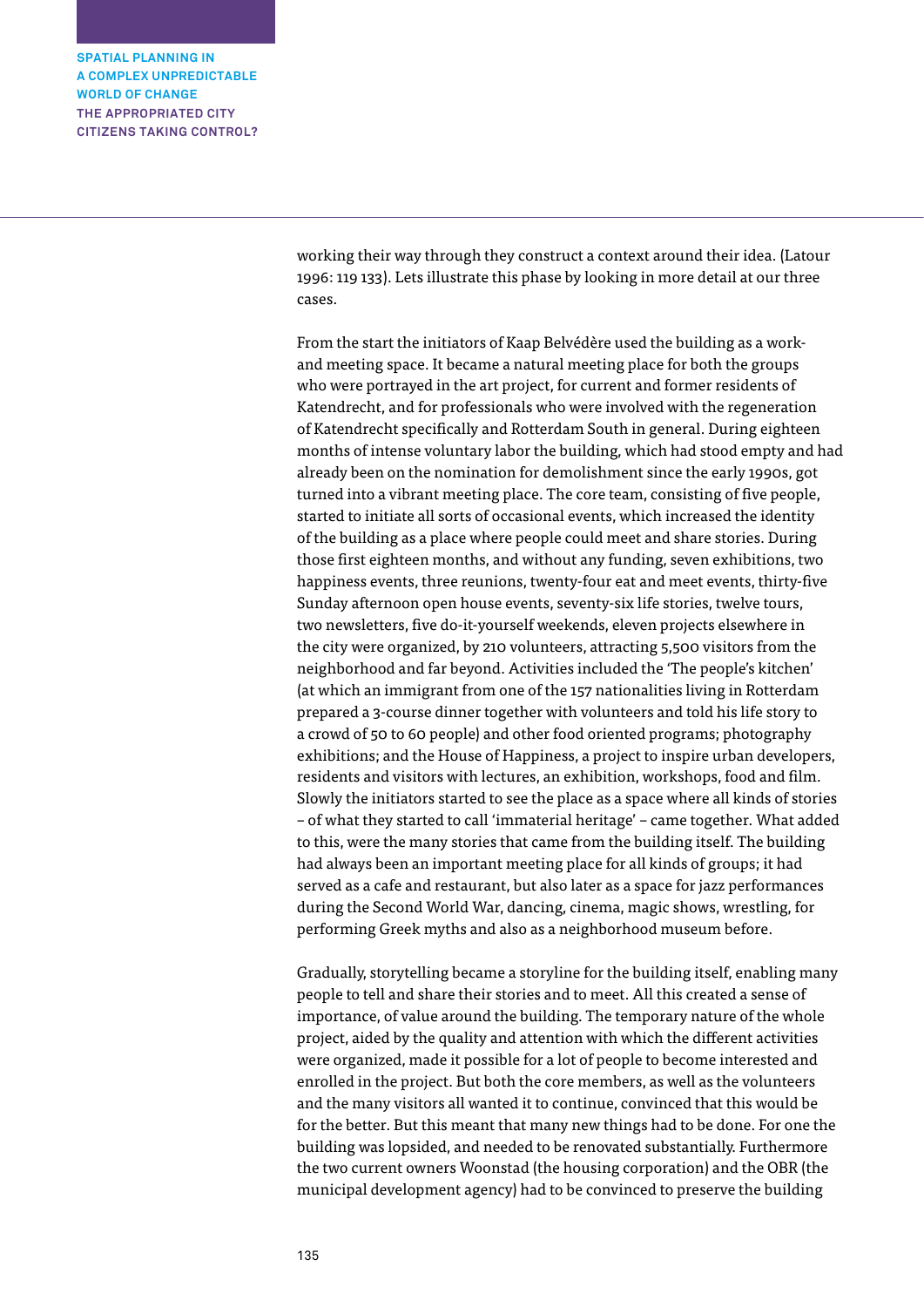and not – as was the wish of Woonstad – to demolish it and replace it with new apartments which would fit in the overall redevelopment of Katendrecht. And third it meant that the core group had to come up with a long-term business plan to form a new cultural initiative (in times in which culture is having a hard time in the Netherlands). In order to interest and enroll the housing corporation and the municipality, a business plan had to be written (containing the history of and the vision for the building, and financial and organizational paragraphs). A financial model was re-invented in with which private persons could invest in the project through cultural 'bonds' – made possible by a tax-rule for cultural real estate (for this they got free help from a financial company), a board of advice was formed (comprised of people placed high in the world of finance, housing, building and local politics), and many, many negotiations were held with the housing corporation about the conditions under which they were willing to sell the building (which they were reluctant to do, something which became clear when the housing corporation applied for a demolition license for the building while negotiating about selling at the same time). All this was necessary to translate the temporary urban intervention into a permanent presence. Nobody had foreseen this when they started with the Kaap, but the value they found in the building made them take things forward. It took a lot of effort, hard work and stubbornness to interest and enroll all the actors involved, but the process did create a particular identity over a period of eighteen months (which they tried to capture for the first time in their business plan<sup>1</sup>, into a lasting physical and cultural presence on Katendrecht. (Malherbe 2012).

In the other two cases, also severe work was necessary to move from the first intervention towards a more lasting appropriation of space. As we saw before, the In-Between Garden started as a reaction on an invitation by the housing corporation, but that did not mean things were to move smooth. For although there is much sympathy for green interventions in the city currently, to make this happen in this particular area – which is mostly seen as a deprived area in need of help – was proving difficult. Even more so since the people involved where aiming for high quality. This caused quite some discussion with the professional actors involved, since they did not always share the same ideas about the quality requirements. With the housing corporation, there was discussion concerning the fence around the plot, in their view necessary because the plot was on the corner of a road which formed an important access to the neighborhood. But the initiators wanted this to be a nice fence, not the cheap regular fence the housing corporation proposed. With the local borough, there was discussion concerning the stage made of bamboo sticks. The initiators thought such a stage provide a bit of fun and variety in a neat and tidy, respectable-looking suburb, but in this neighborhood one has to overcome the skepticism and fear that it will turn into a mess, by investing in something beautiful and of good quality. And with the funding organisations who were asked to help pay for the music program, the 'Entertuinment' ('tuin' means

**1** The businessplan itself shows the quality of the core team, the amazing history of the building as well as the quality of the work they are aiming for. It can be found at: http://www.kaapbelvedere.nl/ downloads/plan.pdf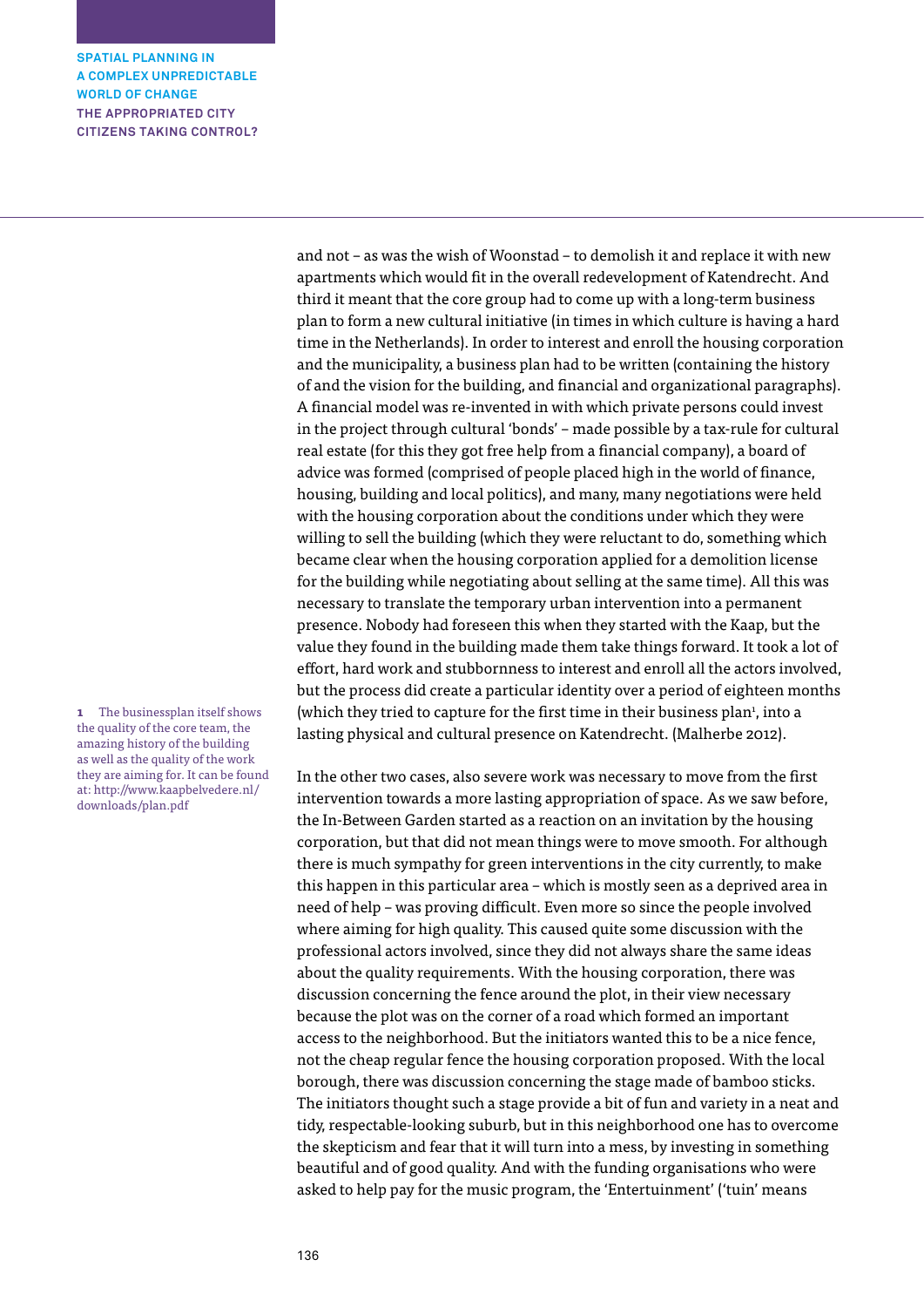> 'garden' in Dutch) there was a discussion on the quality of the music: good music costs money, why should only amateur, starting musicians play in the Oude Westen, they wondered. (Van der Zwaard 2012).

But is wasn't only with the official actors that it took quite some effort to get them interested and enrolled. The same can be said of the local residents. The In-Between Garden was not accepted straight away. As Joke van der Zwaard explains: *"All sorts of people from the neighborhood and throughout the city came to those [Entertuinments, BB and MS], the amateur musicians often brought their families with them and the local children would ask when there was another event, but most of the people who lived directly around the garden didn't venture too far in and stayed watching from behind the window, sat on their balconies, or they looked over the hedge. The second year, more of them actually came in. Familiarity with a place apparently has to develop slowly."* (Van der Zwaard 2012). So while now the garden feels like it belongs to the neighborhood, at first people had to become acquainted with the garden. They had to be convinced that something different from what they expected was possible or necessary. Partly through negotiating, partly through determination and partly through convincing by doing, such as actively inviting people in through music made by local artists, were they able to convince and enroll the neighbors. But gradually, all kinds of actors became part of the In-Between Garden, as they embraced the vision, but even more so the space. People became attached to it. It became part of the neighborhood.

That the process of interessement and enrollment is not always a straightforward route can also be illustrated by looking at the next phase of Singeldingen. From the moment the three initiators saw the potential of the space, they tried to make other people see the potential too and enabled them to turn this into action. More concretely the initiators were able to make residents, school directors, local entrepreneurs, local politicians (both on the level of the borough and the city), civil servants and all kinds of civic groups to subscribe too and take interest in this particular space by helping out in one way or another during the first season. With the commissioning of the building of the actual kiosk - sponsored by the Doen Foundation - Singeldingen was taking a next step in its development. But while the city supported the project on one hand, it also tried to fold it into their own policy mold on the other hand. Once it was certain that Singeldingen was going to have a semi-permanent structure in the park, it had to fit in with the bigger plans the OBR (the municipal development agency) had for the area. And while the test period performed by Singeldingen had clearly established a particular spot along the canal (near the playground and close to two in-routes to the canal from the adjacent neighborhoods), the OBR wanted it to be located close to the Heemraadplein. The argument for this was that they were already trying to establish this as the main meeting space for the neighborhood and had already invested heavily in this idea. Two different arguments which stood opposed to each other. It was only through political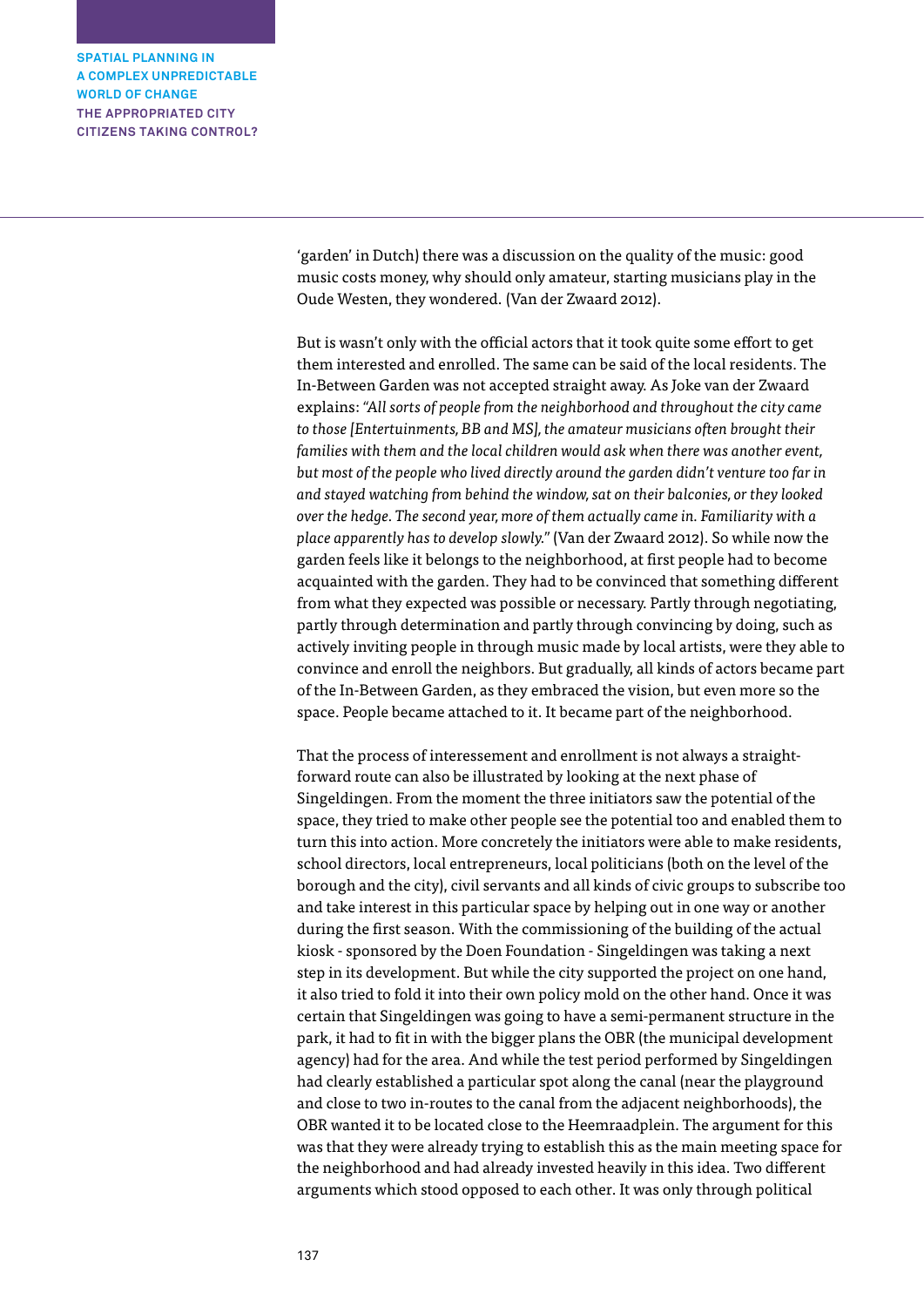> intervention by a local alderman in support of the initiative, that the initial decision by the OBR was overruled and the preferred location by Singeldingen was granted. So only through a political intervention did the network (now consisting of all kinds of actors, a detailed plan, and a particular physical spot along the canal) not break at this point and were they able to grow further. While this process of keeping, in this particular case the OBR, interested and enrolled took quite some efforts. But the people from Singeldingen did value it when looking back. It forced them to strengthen their public argument and made them reflect hard on who they were or wanted to be. The resistance they met thus strengthened the project.

#### **Becoming an assemblage**

As the process of translation continues even further, the network becomes thicker, more established, more excepted, more embedded in its surroundings. The end result of translation, according to Callon, is a state of mobilization. The actor-network has evolved into a coherent whole, and only a small number of individuals speak in the name of all others in the network. Thus, a new type of order has emerged, in which certain entities within the network control the others. (Callon 1986). Or in other words: a thing has come into being, an identity has been formed, making a lasting impression on its environment. Let's look at Singeldingen to see what this means. Singeldingen has been around for four years now. It has grown both in qualities, in duration and in meaning. It has taken a foothold in both the physical as well as the mental space of the neighborhood. It has a particular identity, people miss it when it is not around. Let us now listen to what Latour has to say about coming across a technical object: "If one ever comes face to face with a technical object, this is never the beginning but the end of a long process of proliferating mediators, a process in which all relevant subprograms, nested one into another, meet in a 'simple' task." (Latour 1999: 192). If you would read Singeldingen where Latour writes technical object, you immediately get what he is pointing at. After four years, Singeldingen has proven its worth to the neighborhood. More and more people each year visit and actively support the project. It has turned the park into a public meeting place. Not only while the kiosk is opened, but also during the rest of the summer when its mere virtual presence draws people into the park. What was once a underused patch of grass is now part of peoples imagination and daily routines and during the year people picnic, meet, play soccer and just hang out here now. Singeldingen has filled the space with meaning to people, that goes beyond the actual kiosk being there. "The small group of pioneers, who began these activities by the canal, has grown in the meantime to a solid core of fifteen, who manage the project, staff it, or run one of the clubs. More than a hundred local people have helped out in some way with Singeldingen over the course of the season: taking photographs, building the terrace, baking cakes, coaching football, cooking for the neighbours, amongst other things. 'What is your Canal Thing?' is the question we pose to people in the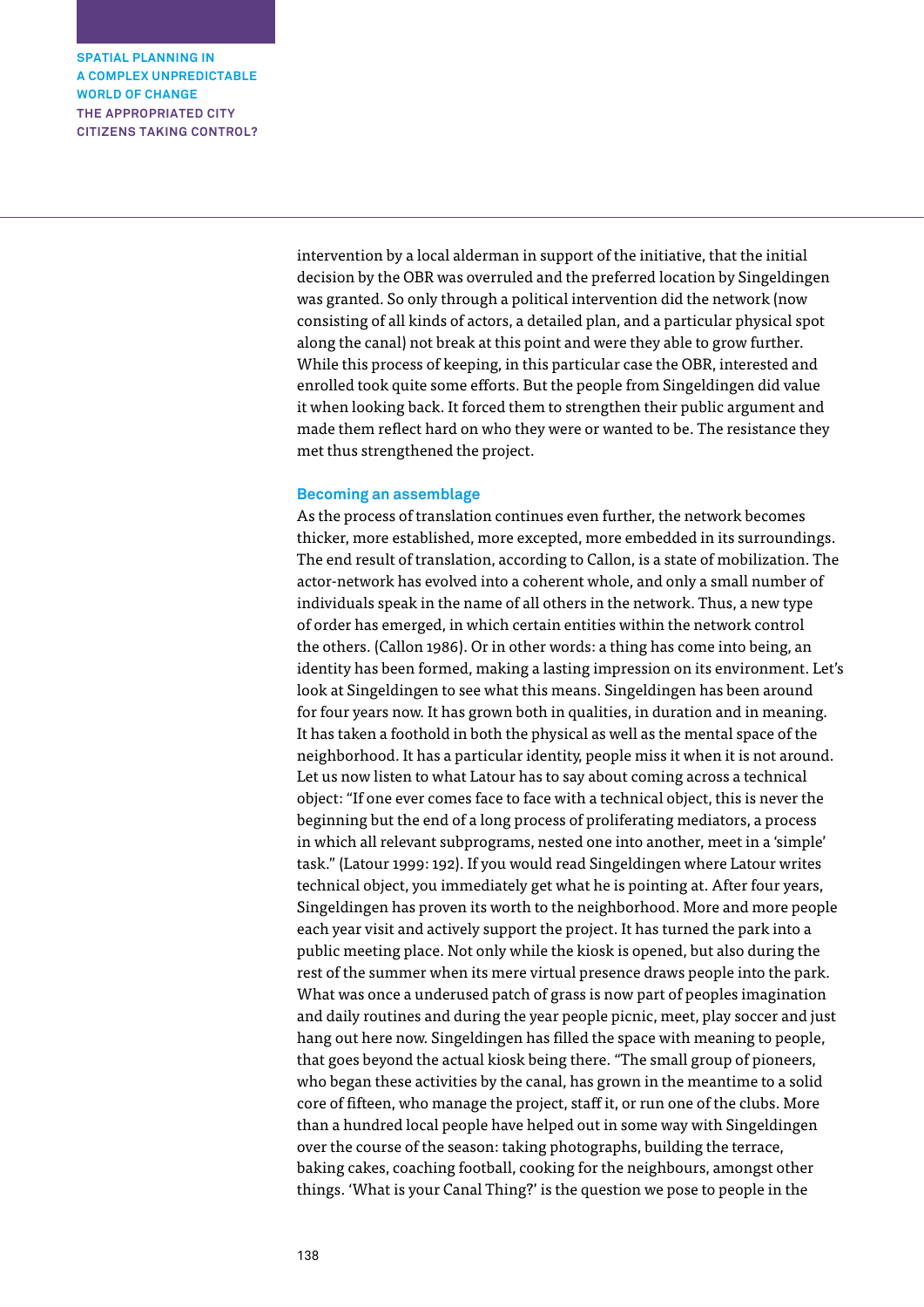> neighbourhood. Singeldingen provides a platform for local residents to make their own personal contribution to the neighbourhood, by doing their THING and sharing it with other residents." (Hillen 2012). In that way, it unearths the possibilities available in a neighborhood and shows people the dormant possibilities of a particular place.

The In-Between Garden has now been there for three years. A plot of approximately ten to thirty meters, consisting of eight individually kept gardens on the left hand side and a communal patch on the right. On this you can find two huge pick-nick tables, the timber stage developed and built by a local team under the guidance of a local interior designer, a small glasshouse and a beehive. And even though the plot is fenced, especially in summertime there are always people around, and the garden is accessible for anyone who wants to come in. During the summer months there is the 'Entertuinment': six weeks of music and entertainment for three days a week. By aligning the historical, social and cultural capital and banking on the sympathy currently there for temporary green projects, the In-Between Garden gathered the necessary momentum and actors to make these things happen. It created a productive context around itself for the garden to materialize in a short period of time. What started out as a temporary intervention has thus left behind more than one could have imagined beforehand. Not only have people shown or developed talents (or passions) which they didn't know they had before, but it has created the connections which enable these kinds of initiatives to emerge successfully. A fertile hummus layer of connections, capacities, visions and belief has been slowly developing; a breeding ground for new activities.

Around Kaap Belvédère a highly interested and enrolled network of local residents, inhabitants of Rotterdam and professionals gathered, because many of the people who came into contact with were able to invest in it personally – either through their memories of the building, their life-stories, through their cooking or carpeting skills, etc. Out of the mere temporary working space, a new identity was born through all these activities: "At the end of 2011 Kaap Belvédère presented its plan for the future: 'the first house for intangible heritage in the Netherlands'. Kaap Belvédère collects (personal) stories and histories of people, communities and the (changing) city and brings them to life in the imaginations of a broad public. The aim is to connect. Kaap Belvédère is continuously involved in bringing Rotterdammers together with each other and with the city and doing so in new ways. The house is an inspiring meeting place; a place where everyone and all groups can come together, to get to know each other and the city, to research, to discuss and to experience." (Malherbe 2012). Taking on this notion of Immaterial Heritage in itself was a smart move, because it enabled all kind of policymakers, but also likeminded institutions across the Netherlands to connect with them. Immaterial Heritage is officially acknowledge by the United Nations and this treaty is ratified by the Netherlands, but up till now,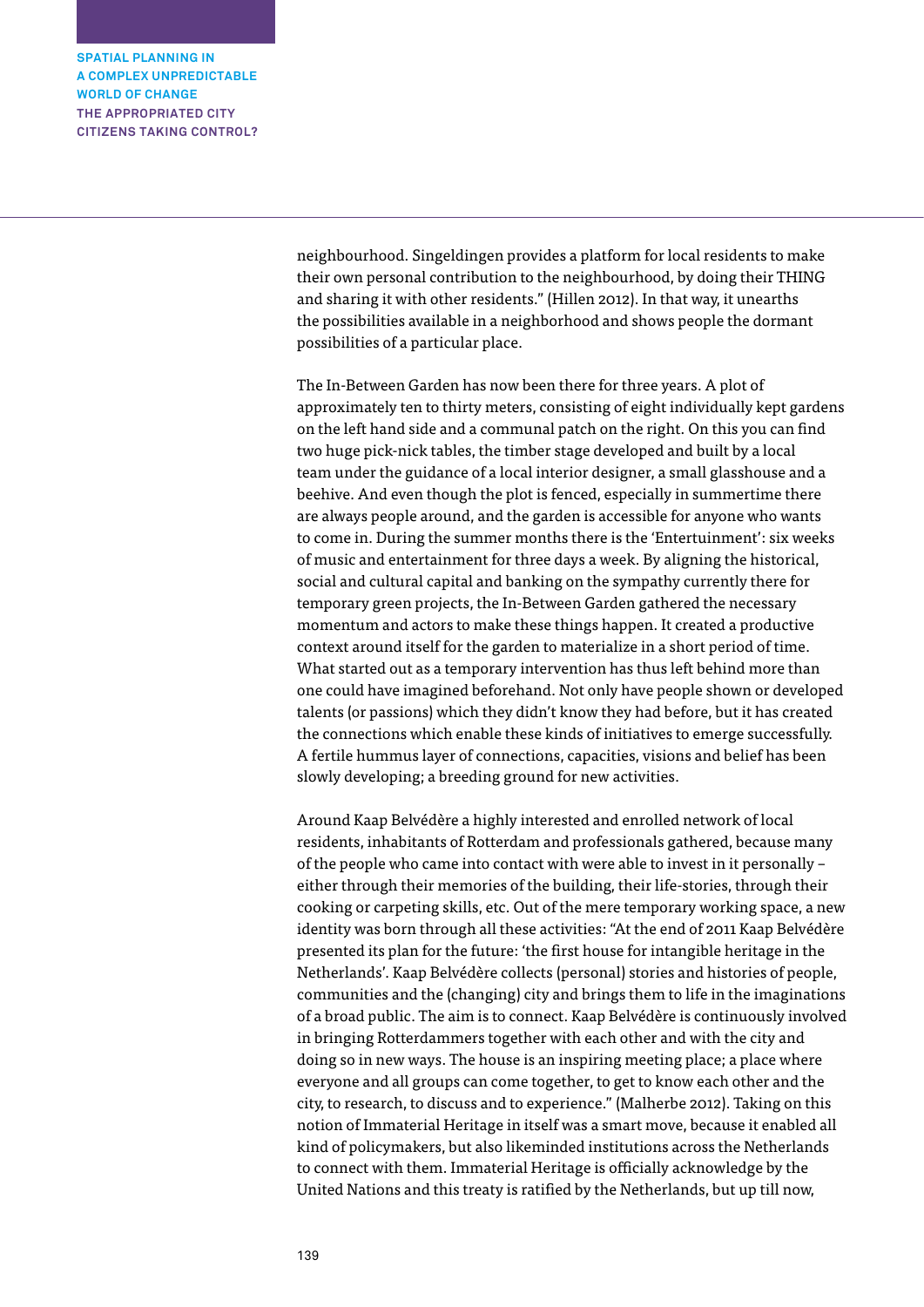> nothing much has been down with it. By aligning themselves with this, without compromising on what they do (it is still the same, otherwise it would just be smart marketing; the thing with Kaap Belvédère is its ability to cater for many authentic experiences across the city). The characteristic building, build in the early twentieth century, once a cafe for the Rotterdam elite that would come on Sundays to enjoy the view over the River Meuse, is now one of the main cultural assets of Katendrecht again. What was a temporary network is now being transformed into a permanent assemblage which plays a very particular role in the urban environment.

> So, a new identity has emerged, a space has been appropriated by new actors, adding on to the complexity of the urban environment. After emergence, one can also speak of an assemblage. An assemblage is like a network, a temporal configuration of relationships among various sites, things and people, a network of meshed lines and flows of force and power relations which construct the social. (Van Wezenmael 2010, DeLanda 2002). But with networks, the connotation is on the flows and fluxes, the movement and translation, while as the connotation of assemblages is more on the identity, the more or less stable form. They emerge from the interactions of their component parts, but they are not fixed structures or closed systems, but sites of continuous organization and disorganization – a city, a planning system or a plan are assemblages. (Van Wezemael 2010, Hillier 2007: 61-62). Exteriorly joined components remain a certain autonomy from the whole they compose, and they are neither mutually constituted nor fused into a seamless whole. Soon as an assemblage emerges, it starts providing resources for its components but starts to restrain them as well. They work as sorting machines in favor of their own emergence and maintenance. (Van Wezemael 2010). This is the moment where 'translation' moves from the process of collection of resources (Boelens 2009) to the process of maintenance of coherence and homogeneity (Hillier 2009). In this level of translation, the maintenance of the network as a collective becomes important, but also the constant evaluation whether the network is able to still follow through. (Latour 2004).

Singeldingen can illustrate the continuous work of maintenance of the assemblage. Even though Singeldingen has formed an identity, has become a more or less permanent entity within the neighborhood and the park, it does not run on its own. Far from it, since Singeldingen is at its core a platform by and for the neighborhood. Singeldingen is what people make out of it. A continuous process of thinking of new activities, new meanings that can be constructed around Singeldingen, of interesting and enrolling new actors is necessary, to bind the existing network together, in order not to lose meaning for Singeldingen and its physical presence. Singeldingen is in constant process of proving its necessity, its necessity of providing the infrastructure for people create their own meanings. The big question now is what will people make out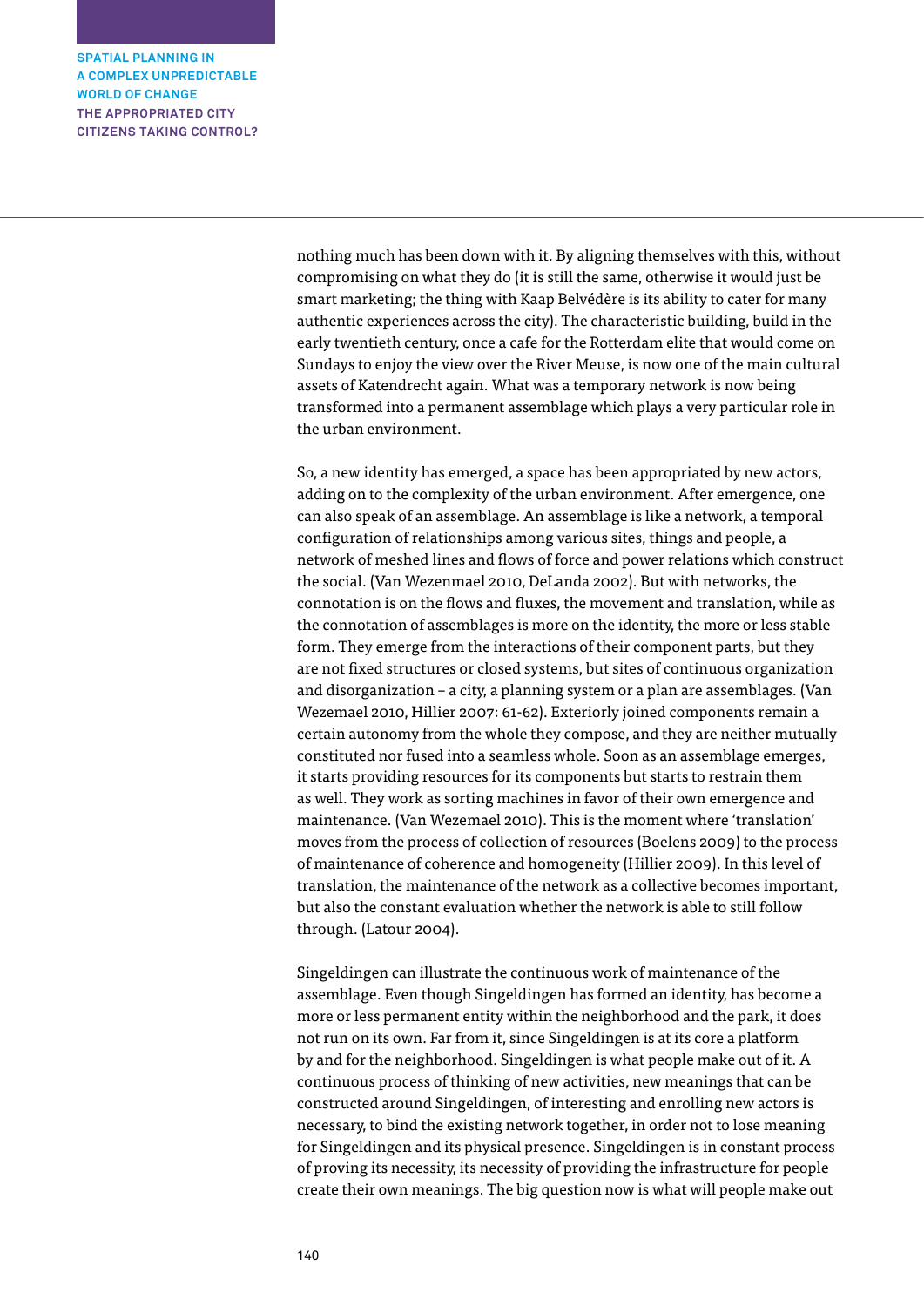> of it themselves ("What is your Singel-thing?"), but on the other hand how to organize and keep organized the basic infrastructure.

For Kaap Belvédère a new period has just begun. In July 2012 they finally, after a long and hard struggle, acquired the building. In September the foundations of the building were lifted, to counter the lopsided position of the building. If all goes well they will be opening up again in November to try and take up (or rather create) a position for themselves within the structural cultural and historical infrastructure of the city. It will be interesting to see whether and how they will be able to translate the ad-hoc energy, interessement and enrollment of the first phase into this new phase. Where the temporary nature of the first phase kept it 'simple' in a way, new demands are now being placed on the actors. The once temporary network now has to be transformed into a permanent assemblage which will play a different role in the urban infrastructure. In this regard the coming period can be seen as a prime example of what civic-led urban development entails and could mean for the city, but also makes clear what this requires from the traditional field of planning. The In-Between Garden started as a temporal intervention and remained so.

They were allowed to use the plot for two years, managed to stay one year longer, but next summer the building activities for the new apartment block will start, and the garden will be abolished.

# **RESUME: ENCOUNTERING WITH PLANNING ROUTINES**

**>>** What we see happening is that through the network translation around an initiative to gain a context in which they can exist, these networks begin to interact with already existing, routine networks in the city. As such, we can distinguish two kinds of assemblages: first, the professional planning system within Rotterdam, comprised of formal planning institutions shaped by four decades of urban renewal and compact city policy and second, the community-based civic initiatives for physical interventions in the urban fabric of Rotterdam. Planning routines in Rotterdam, and the involved professional planning institutions, are no different than the assemblage sketched in the first paragraph, constituted of housing corporations, the municipality and national government, developers and urban designers around extensive neighborhood reconstructions and inner city projects. This assemblage that has been much longer in existence, has stronger ties between its component parts, and is thus perhaps more effective in maintaining its own existence, than the assemblages that were shaped and created by the initiatives we described. But, as said, they do meet, and as they meet, they shift, they scrape and they struggle. The interaction between these assemblages takes place on all three levels of translation: on the first level in which the initiators interfere in the physicality constituted by the planning routines, on the second level by trying to interest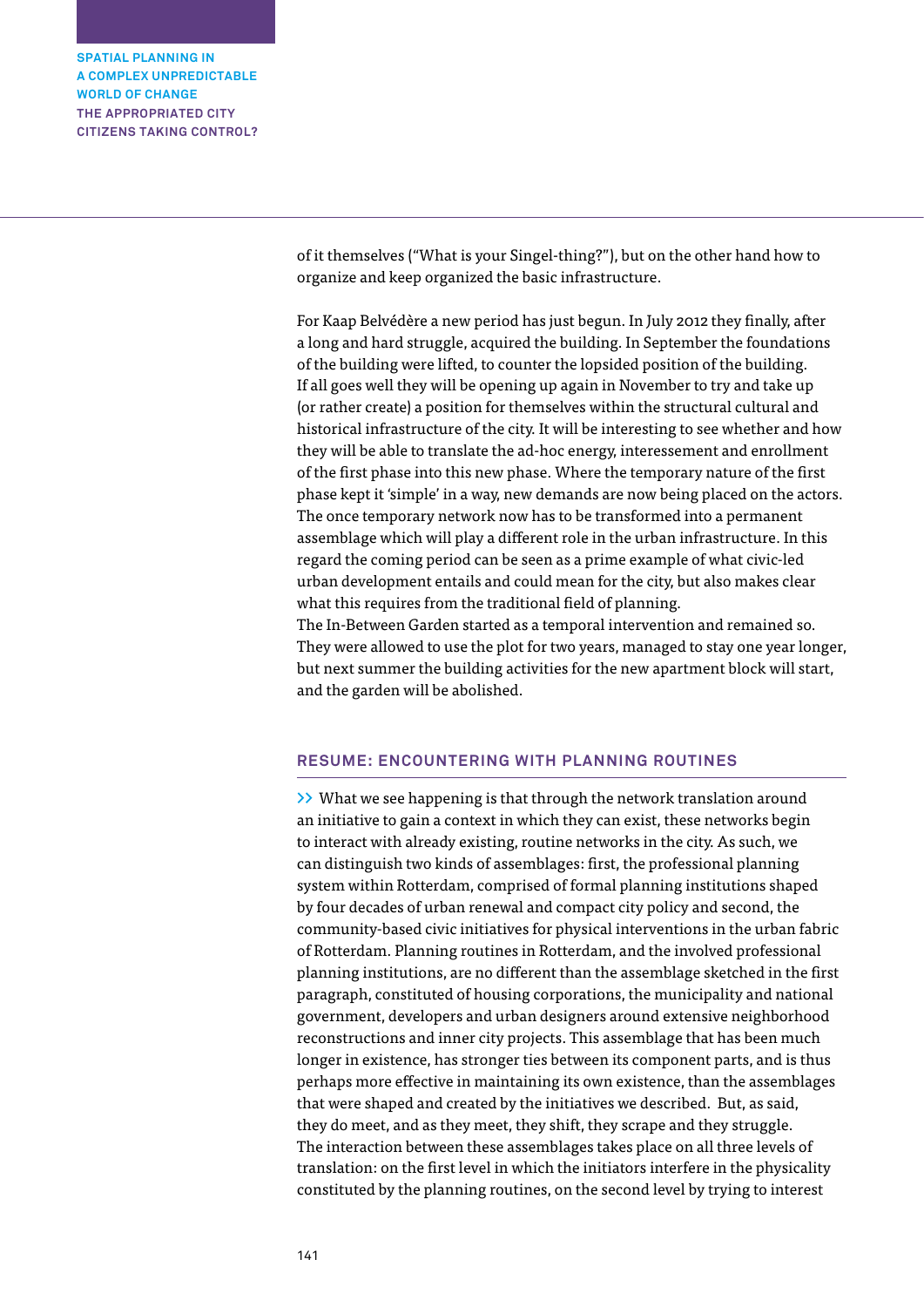> and enroll actors and elements from the planning routines into the network of the initiative, and on the third level by the struggle of acquiring a permanent presence in the physicality of the city.

First, the assemblages encounter because there is an overlap between them concerning the actors and factors involved in the processes of translation. Think for instance of the physical objects involved: the plot of the In-Between Garden or the building of Kaap Belvédère, that is used by the initiators, but officially the property of the housing corporation, and the park in which Singeldingen is located that is in ownership of the municipality. Overlap also concerns the people involved in the initiatives: sometimes professional actors are in support of the project because they are personally acquainted with the initiators or share their interest as being a resident in the same neighborhood (as was the alderman who supported Singeldingen), and sometimes as the civic initiators deploy their professional skills in favor of the initiative, as the landscape architect did for the In-Between Garden and the architect who designed the kiosk for Singeldingen. Also concerning Kaap Belvédère there is an overlap, as the municipality and housing corporation contracted the initiators at first for their art project. And there is also an overlap concerning the issues at hand in the initiatives. Looking backward, Kaap Belvédère did fit in the regeneration policy of Katendrecht that aimed, among others, at developing a cultural and culinary environment. The In-Between Garden fits within the municipal policy that aims at greening the city, developing more unpaved, green surface throughout Rotterdam. And Singeldingen also runs parallel with the municipal policy that aims at improving the connections between various parts of the city center by increasing the use and quality of public spaces, as it runs parallel with the regeneration policy in Rotterdam West as well.

Second, the assemblages encounter as the actors try to the interest and enroll actors and elements from the planning routines into the network of the initiative and vice versa as the professional actors try to model the initiative into a form that fits their routinely assemblage as well. Concerning the In-Between Garden, the encounters went smooth as the invitation for temporary use came from the housing corporation, and the professional actors involved were quite sympathetic towards urban gardening. However, aspects concerning the materialization (the fence and the bamboo stage) and the activities taking place were more controversial. Concerning Singeldingen, the municipality was supportive, but tried to hold on to their own plans as well concerning the location of the kiosk in the park, and a political intervention was necessary to overcome this controversy. But the municipality eventually also contributed significantly to Singeldingen as they arranged the permanent electricity connection for the kiosk, helping Singeldingen to become a more permanent element within the Heemraadpark. Concerning Kaap Belvédère, the temporary use of the building was allowed by the housing corporation, but becoming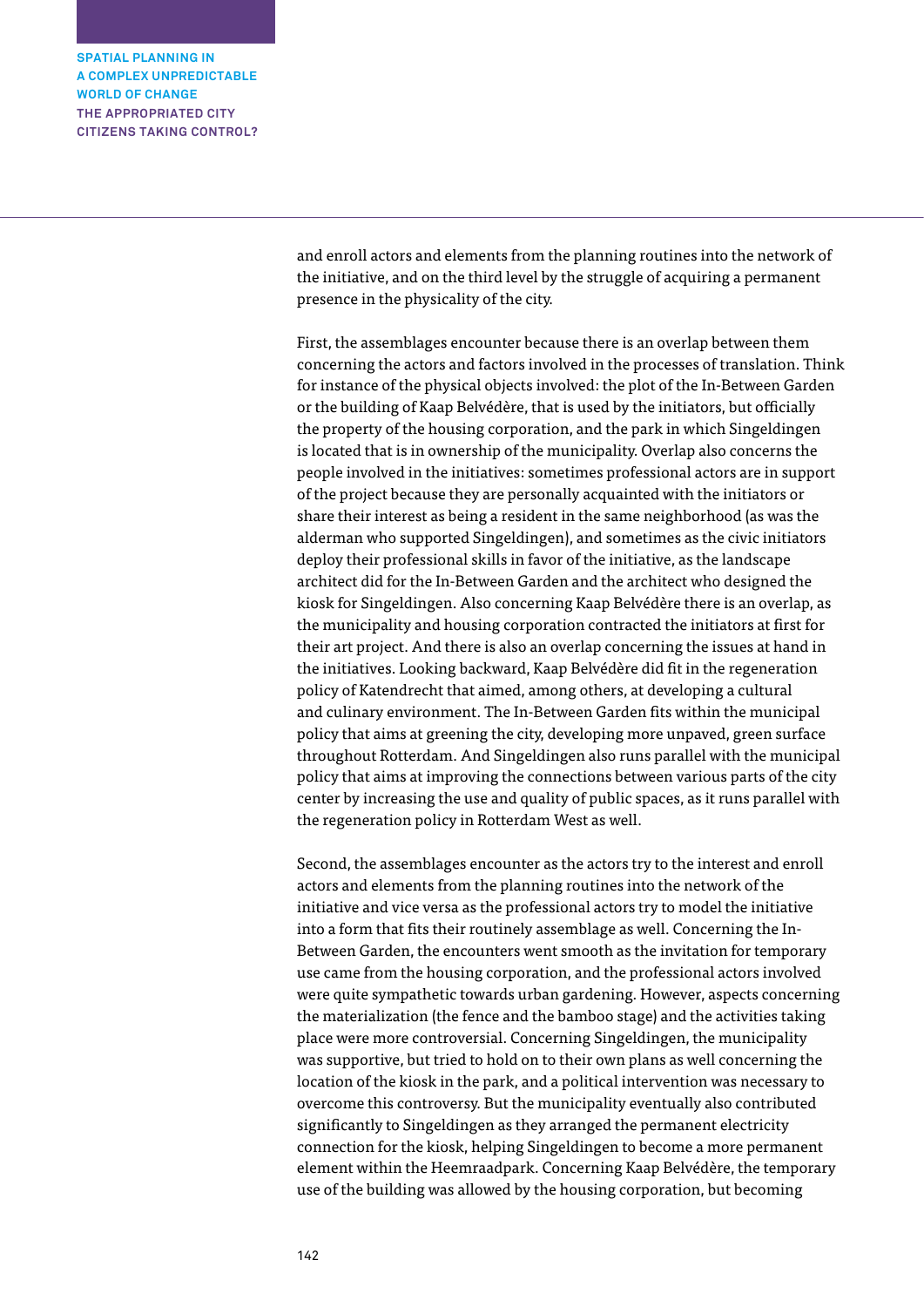> permanent was more controversial, as this conflicted with the original plans for demolishment. The housing corporation in the end was won over only after the initiators proved to be 'professional' as well, by writing the business plan, inventing a financial model for maintenance and taking on the notion of Immaterial Heritage. Thus it becomes visible how the initiatives not only hold on to their own original ideas, but were also changed by the encounters they underwent with the assemblage of planning routines. Moreover, even though it would have been much easier to adjust the initiative to the existing routines and the frameworks provided by the professional actors, in these cases discussion takes place precisely about these frameworks, regulations, plans. Or in other words: between what the initiators regard 'for the better' shown by their interventions, and what the professional actors regard 'for the better' shown by their plans, policies, regulations and frameworks. During these encounters, mutual anchoring takes place: public actors try to anchor the initiative to public policy, the initiators anchor to legal frameworks etc. But not only does the displacement, drift, invention and mediation of translation between the assemblages create new links between actors that did

not exist before. It also to some degree modifies the original two. (Latour 1999: 179). There is no transportation without transformation. (Latour 1996). We have seen how the encounters between the assemblage of urban spatial policy routines reshape the initiatives.

But now, thirdly, the question arises: is the urban spatial policy assemblage also affected and reshaped by the encounters with the civic-interference assemblages? Are the professional actors also affected by what they did? For the In-Between Garden it can be said that the initiative started as temporal use which remained temporal, as the building plans for the new apartment block were not reconsidered, and will be proceeded next summer. As such, the In-Between Garden did not change anything in the already existing plans of the housing corporation. However, it did make the housing corporation and the persons in the initiative more acquainted with each other, creating trust that something worthwhile can come forward from civic initiatives. This shows in the positive attitude the housing corporation now holds towards new initiatives that pop up in the neighborhood. The In-Between Garden also created awareness for urban greening at the housing corporation, that is now setting up greening projects throughout other parts of the city as well. The initiative of Kaap Belvédère did change something significant in the plans of the housing corporation, as the building was not demolished but eventually bought by the initiators. But overall, the initiative is seen as a happy incident, accidently fitting nicely within the regeneration plans for Katendrecht, although not foreseen beforehand. Whether the encounters between the housing corporation and the Kaap Belvédère initiative did change anything in the routines and ways of working of the housing corporation and other professional actors involved in urban regeneration, remains a question. The same can be said about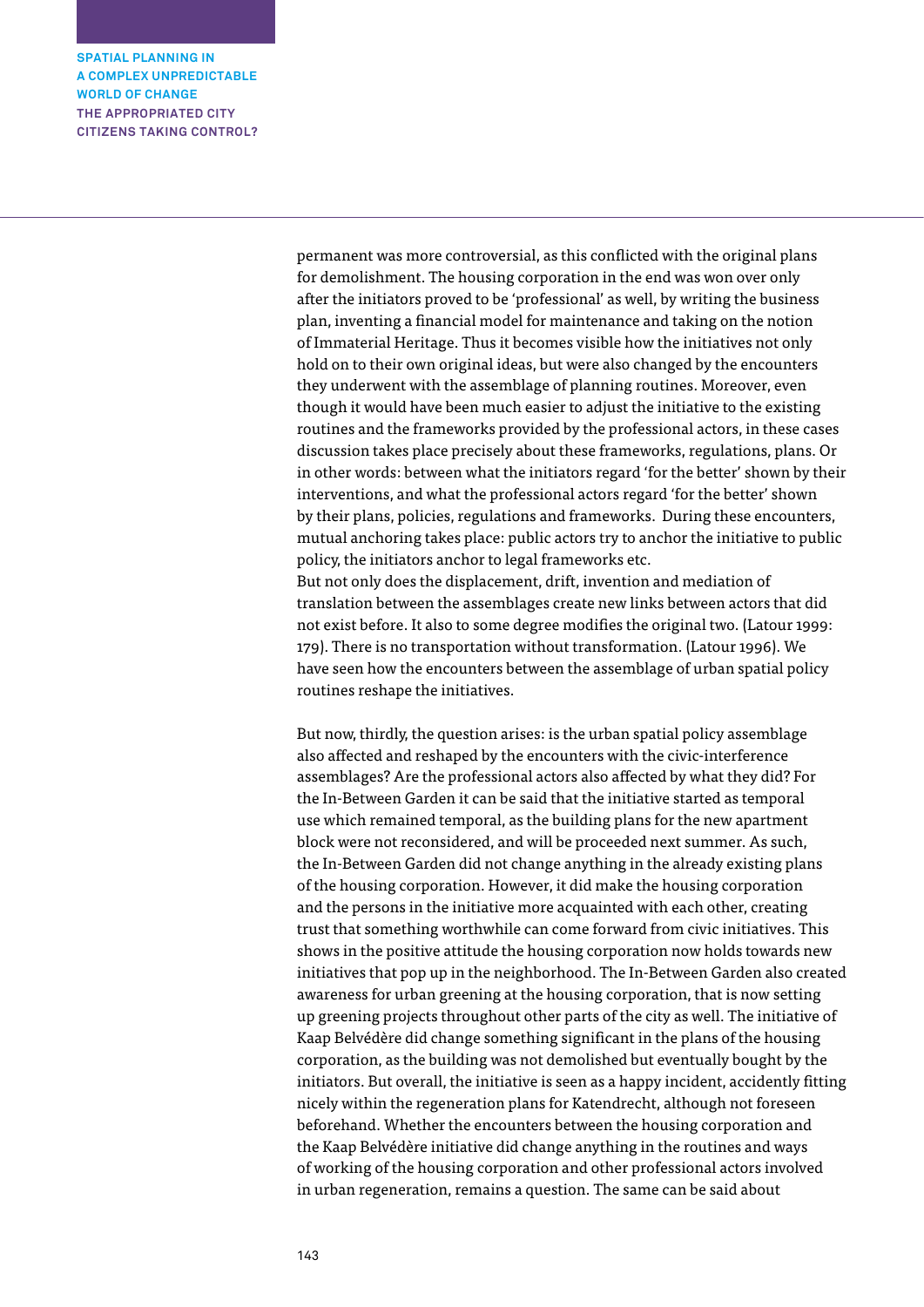> Singeldingen. The initiative did change the plans for the location of a meeting place in the park, and the decision of the municipality to support Singeldingen with a permanent electricity connection is something that is certainty not routinely done. But the question remains what the professional actors have learned and whether their encounter with Singeldingen has caused them to reconsider any of their routines and practices. Solely based on these three initiatives, we unfortunately have to conclude that, although each initiative in itself did create an interesting new urban assemblage through self-organization, they on themselves did not cause any major changes in any of the planning routines practiced by the traditional urban policy assemblage and its actors. However, also in Rotterdam we see a re-shift in the activities of the municipality, housing corporations and developers, combined with extensive retrenchments and budget-cuts. Large scale redevelopments are not expected for the coming years. Rather does the municipality address the wish to improve the quality of the city in cooperation with residents, housing corporations and entrepreneurs as well. (Karakus and Bol 2010). This notion brings us to the final part of our chapter. Because, if these trends in spatial urban policy will continue, and more and more the initiative for urban renewal practices will come from civic actors, what exactly can be learned from the initiatives we discussed in this chapter?

# **A CITY UNDER APPROPRIATION: REHEARSAL SPACES FOR FUTURE GOVERNANCE**

**>>** In themselves, these initiatives did not change much in the planning routines of urban spatial policy. They remained incidental, within their own niche, being small, specific and contextual. Therefore it is close to impossible to derive any general conclusions from these experiences concerning their content. But that has not been our purpose from the beginning. What we tried to do it this chapter by describing these three initiatives in the way we did, was to create a new way of understanding such initiatives in relation to planning practice. We did so because the current shifts in stakeholders, due to retrenchments, governmental withdrawal and financial crisis, force us to consider a new actor in the field of urban development, one that does not work within the same routines as professional planning authorities do, but that develop their practices along the way, as things go. To create this new way of understanding we approached these projects from within and as interventions. Through following these initiatives closely while they gathered more reality through processes of translation, we have tried to show what such a perspective could offer. In this final paragraph we want to reflect a bit more on the meaning of this perspective and give some indication of what this might mean for the development of future planning practices.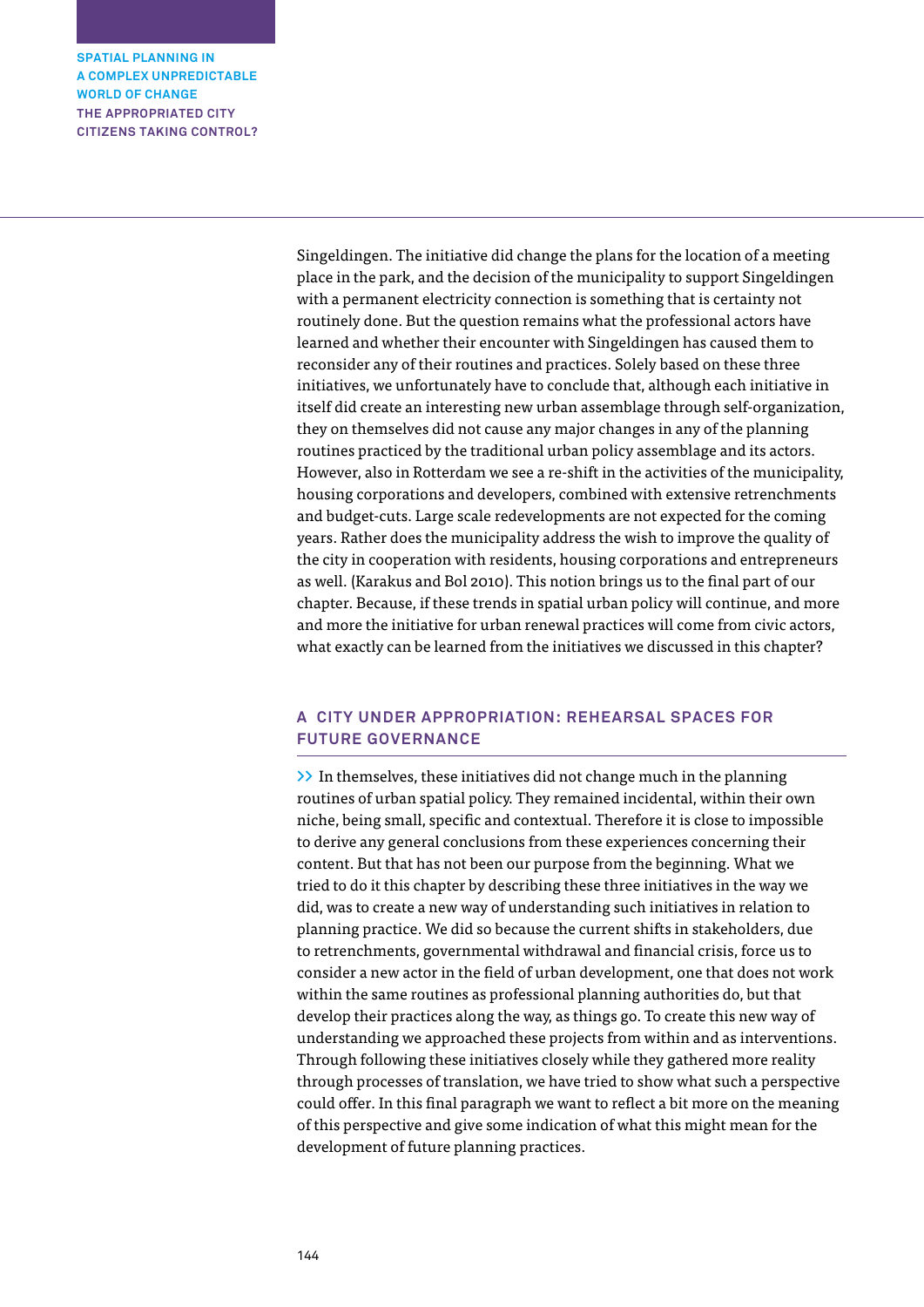> First let's try to be more precise about the meaning of these examples. We could do this by seeing them as social-spatial equivalents of the desire lines or desire paths we know from pubic space. Maarten 't Hart, a famous Dutch writer, describes this term beautifully in the book Desire Lines (Olifantenpaadjes) by Jan Dirk van den Burg: "Where it is possible, we branch out, we cut corners, try to shorten our route. As a consequence of this, you see everywhere places where foot- and cycle paths created by the municipality are supplemented by perpendicular routes, forks in the route, small-unpaved tracks. What is noticeable is that the desire for these foot and cycle paths, which people make with such surprising tenacity, is not taken into account by local government. They lay out cycle paths with enormous loops and curves in them and what invariably happens? The corner is cut off. And quickly following the establishment of a new cycle path, you see a new, forking route coming off it, a desire line." (Van den Burg 2011). What if we see the initiatives we described and analyzed here as social-spatial equivalents to this? What if these initiatives are the manifestations of deep-felt desires of people to (re)connect with each other in new and meaningful ways? Such a view on civic initiatives opens up a whole new set of possibilities for understanding them and valuing them. They should not only be seen as a reaction against the officially planned space, because this view would inevitably lead to measures disciplining people back into the frames the officially planned space offered, or to a reconstruction of these officially planned spaces by the official planning authorities. Instead we would take these initiatives as starting points, as indicators of desired developments within an area. We would like to see them as the rehearsal spaces for working together, cooperating and collaborating, and finding new ways of organizing our urban society, as rehearsal spaces for future governance. (cf. Sennett 2012).

> Second, we want to emphasize that these rehearsal spaces, these urban interventions, are gaining momentum and recognition. From the initiatives we have described in this chapter, other initiatives have already spread, and all over the city new (not necessarily related) initiatives for urban interventions by citizens are emerging. The In-Between Garden was only temporal, but on more and more places within the city such (more or less) temporary gardens are popping up. Moreover, the initiators of the In-Between Garden are now also initiating other urban interventions, such as a cooperative library, in the same neighborhood. Kaap Belvédère finds itself on Katendrecht amidst other cultural establishments that have grown from civic initiatives, such as Theater Walhalla and the Literature Cafe. And also Singeldingen is now spreading across the city as a method: two people that were associated with the initial Singeldingen, are now starting their own 'Singeldingen' in a different borough. But not only the initiatives themselves gain momentum. Also the attention for such initiatives is growing. This can be exemplified by different collections of examples which have been released during the last couple of years. The already mentioned books by Hajer and Urhahn Urban Design are examples of these, but you also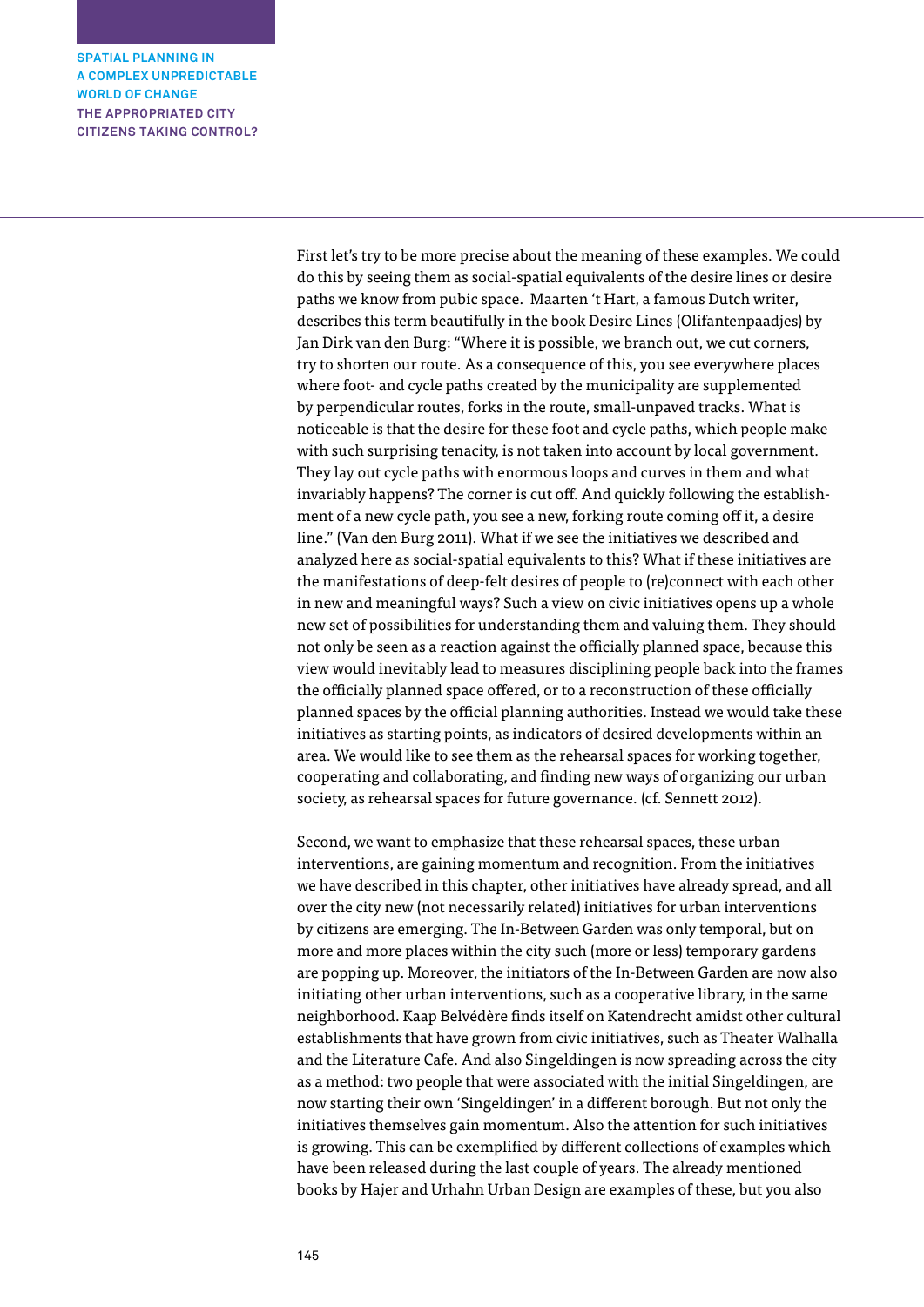> have the collection of 'bottom-up initiatives in urban settings' made by seven architecture institutes in the Netherlands (AIR 2012), or a collection called the Enabling City – bringing together all kinds of interventions in the public domain (Camponeschi 2010). A final testament to the growing depth and breadth of this development can be found in a series called the Community Lover's Guide to the Universe. This series – in which five books have been published and another fifty-five are in the making – brings together all kinds of interventions of people who creatively form local communities across the globe. (Specht 2012). And it is not only in the domain of public space that we see such initiatives emerging. Whether it is energy (Van der Heijden 2011), health care (Nesta 2012), or welfare (Nesta 2012), we see people experimenting with new ways of creating, managing and valuing the things people in society need or want. For a long time such initiatives have remained under the radar. And still they are just local examples. But their meaning is much wider, as Ezoi Manzani, a social design innovator who is interested in bottom-up solutions to environmental challenges puts it nicely when he states: "Whilst these cases may be marginal in quantitative terms, in qualitative terms, they are extremely meaningful. In fact, they can be regarded as viable experiments in sustainable ways of living. Of course, they assume different significance in different societies and places, but their independent occurrences in such disconnected situations and locations raise the possibility that they, in fact, constitute a first set of spontaneously developed sustainable features. In other words, they are the building materials for developing sustainable alternatives to the unsustainable ideas of wellbeing, production and economy that dominate today" (Manzani 2011, p. 102). By collecting these examples, bringing them together in both books and real life, new connections and meanings are formed and the force of these combined initiatives grows. This will lead to new encounters with the planning assemblage as we now know it, changing both the initiatives and the planning assemblage along the way. While these encounters now are mostly ad-hoc it would be interesting to see if the planning assemblage would explicitly start to engage with these initiatives. What kind of practices could emerge from such encounters between various civic initiatives and other actors in urban spatial policy? What is it that can be learned from these rehearsal spaces for future governance?

> What is particular about the strategies used by Kaap Belvédère, the In-Between Garden and Singeldingen is that becoming what they are – the outcome of the process of translation – is not done by talking, but through doing. By experimenting, trail-and-error and reflection an identity slowly emerged. And moreover, what Singeldingen, Kaap Belvédère and the In-Between Garden have become is the outcome of the many mutual interferences by the different actors enrolled. All initiators started with a normative vision on what would be 'for the better' according to their own perspective, but along the way, as more and more actors became interested and enrolled in the network, bringing in their own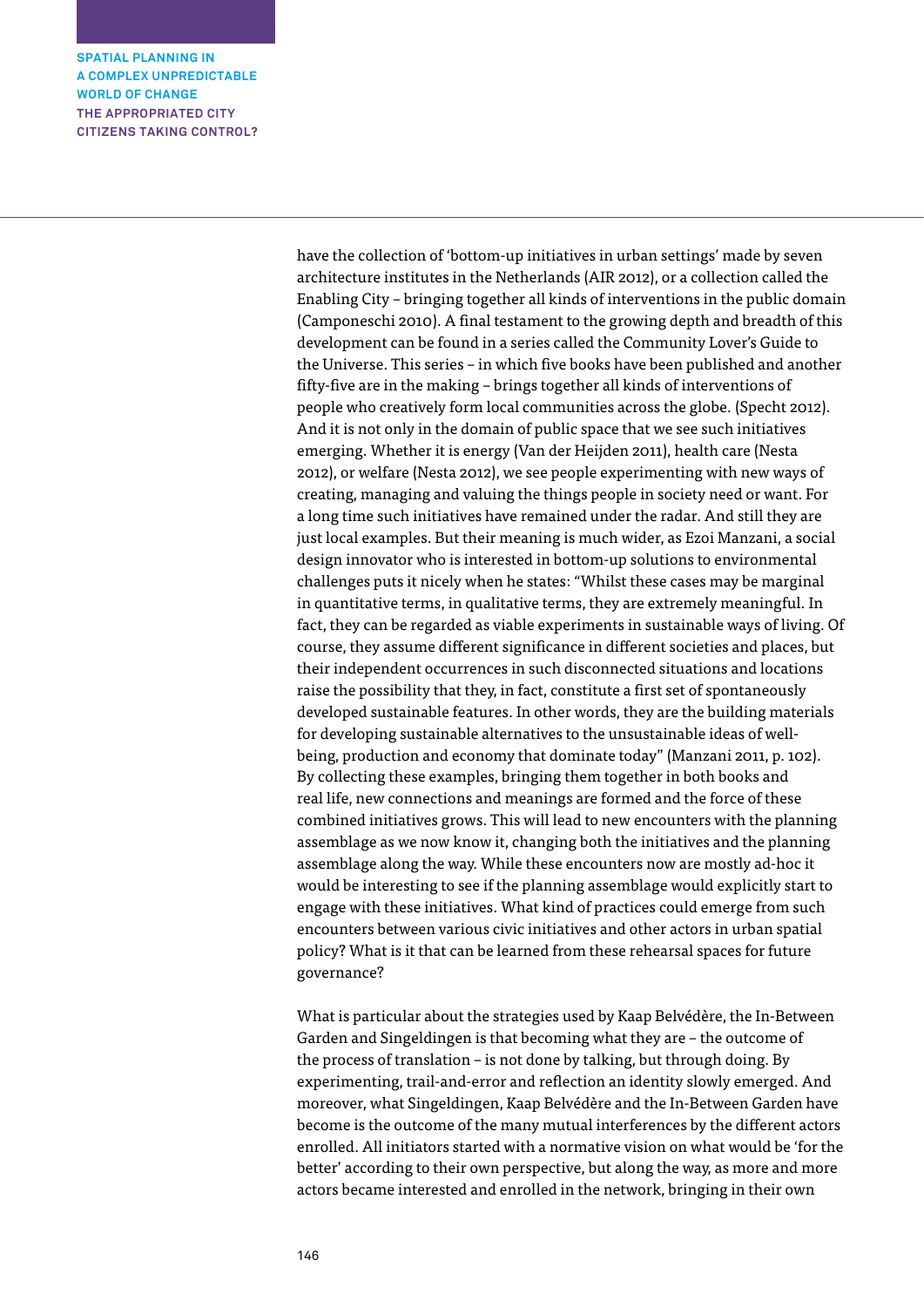> visions on what would be 'even more for the better', the initiatives did transform into something that is perhaps not quite the same as the initiators though about in the beginning, but something that is even more in place than expected. With this in our mind, we think the key challenge for professional planning actors is not to define frameworks and then try to fit initiatives back into them (what Maarten Hajer (2011) seems to hint at). Nor should they look for a generalization or institutionalization of the practices developed in these cases (as John Law (2009b) warns us not to do). Instead, we think the true lesson for planners is in the following. As we said in the beginning, when planning is regarded as an act of interference through physical interventions in space, all actors that engage in such practices can be regarded as spatial planners, whether these people are educated as planners or not, and regardless whether they act from a public, business or civic or a mixed perspective.

> First, all these actors start with the articulation of a vision 'for the better' and try to act according to that vision.

> Second, the challenge is not only to remain within one's own path, but to try to mutually interfere in each other's initiatives and physical interventions in space. Seeing what happens in the 'otherness' and make productive use of that. Third, various simultaneous present trajectories can be bundled into new coherences grouped around meaning. It is up to all planners to engage in adjusting mechanisms of flow towards futures that are regarded 'for the better' – however contextual 'for the better' might be.

Fourth, after new urban assemblages have emerged, other actors can build further on these assemblages by adding up with new interferences and emerging networks.

This is where we think co-evolution takes place: between various assemblages of lines of flows, actors and factors, assemblages that are distinctive but overlapping at the same time, mutually interfering in each other's physical interventions. But can we already speak of such an emerging co-evolutionary practice or are we still miles away? We think that first signs are indeed there, as the necessity for new planning approaches is felt more and more among public, business and civic actors. First experiences of such a practice can already be found in some small stories like the ones we spoke about in this chapter. And from there on, the challenge is to watch very closely how interventions are developing, and to all co-evolve and learn from there.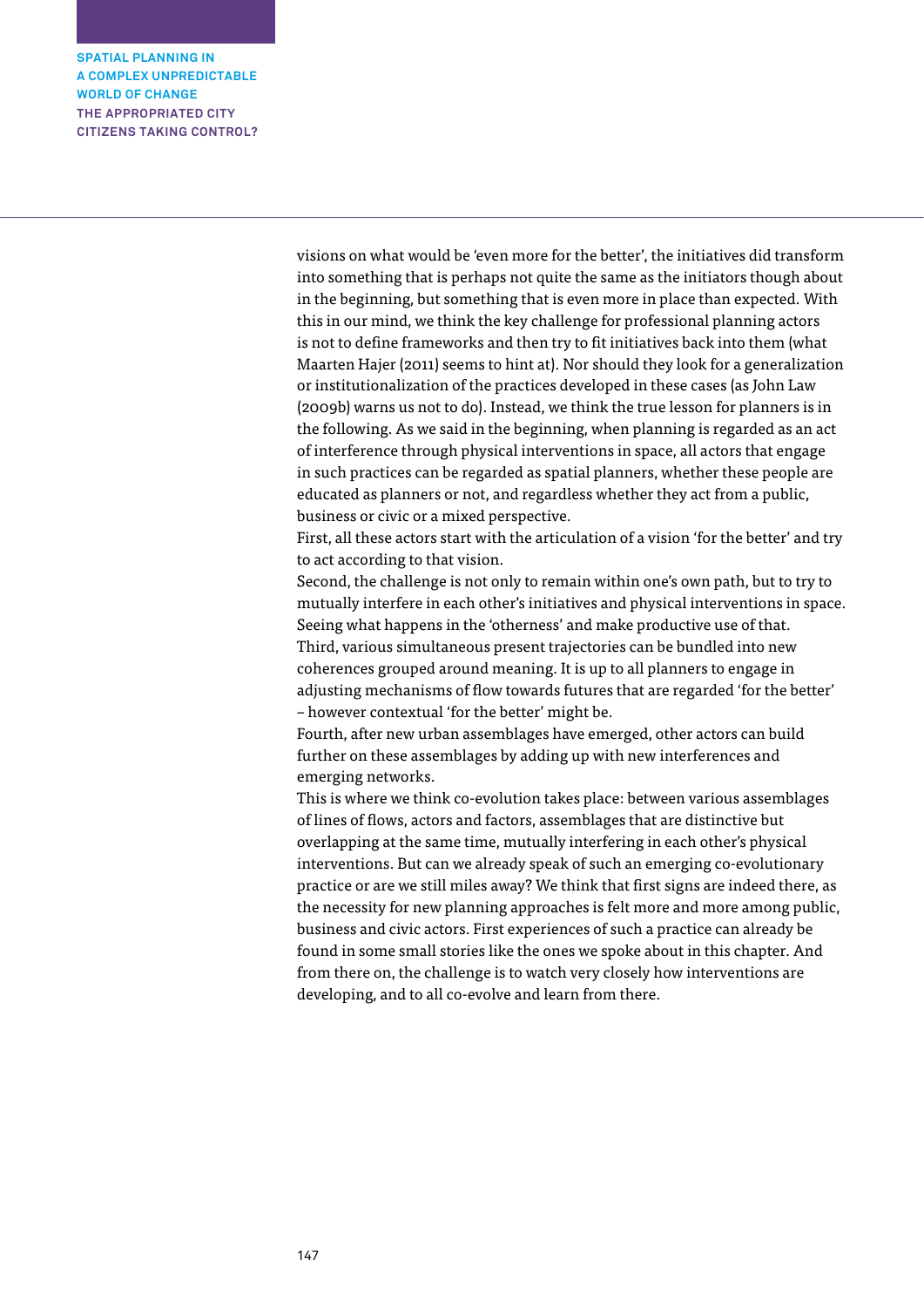# 5 >> References

- AIR (2012), De empathische Stad in 10 Rotterdamse initiatieven*.* Air Foundation, Rotterdam (NL).
- Amin, A. (2002), Spatialities of globalization, *Environment and Planning A*, Vol 34: 385-399.
- Boelens, L. (2009), *The urban connection an actorrelational approach to planning*. Uitgeverij 010, Rotterdam.
- Boelens, L. (2010), Theorizing Practice and Practising Theory: Outlines for an Actor-Relational-Approach in Planning, *Planning Theory*, 9(1): 28-62.
- Boelens, L. and Wierenga, E. (2010), Editorial. In: Boelens, L., Ovink, H., Pálsdóttir, H. L., Wierenga, E. (eds*.*), *Compact City Extended – Outline for future policy, research, and design.* Design and Politics #4. 010, Rotterdam: 10-21.
- Boonstra, B. and Boelens, L. (2011), Self-organization in urban development: towards a new perspective on spatial planning, *Urban Research & Practice*, 4(2): 99-122.
- Burg, J.D. van der, and Hart, M. 't (2011), *Olifantenpaadjes* [Desire Lines]. Uitgeverij Van der Burg, Amsterdam.
- Callon, M. (1986), Some elements of a sociology of translation: domestication of the scallops and the fishermen of St Brieuc Bay. In: Law, J. (ed.), *Power, action and belief: a new sociology of knowledge.* Routledge & Kegan Paul, London: 196-223.
- Camponeschi, C. (2010), *The Enabling City Place based creative problem-solving and the power of the everyday*. Online available: http://enablingcity. com/wp-ontent/uploads/2010/10/the\_enabling\_ city2010\_LQ.pdf
- Hajer, M. (2011), *De energieke samenleving Op zoek naar een sturingsfilosofie voor een schone economie.* [The energetic society. in search of a governance philosophy for a clean economy] (No. 500070012). PBL Netherlands Environmental Assessment Agency, The Hague (NL).
- Heijden, J. van der (2011), *Productie door de burger. Democratischer dan volksvertegenwoordiging [Producing Citizens, More democratic than Parliament]*, Eburon, Delft (NL).
- Heijkers, B., Velden, J. van der and Wassenberg, F. (2012), Toekomst stedelijke vernieuwing na 2014. NICIS Institute and KEI, The Hague (NL).
- Hillen, M. (2012), Singeldingen coming together and relaxing in the green heart of Delfshaven. In: Specht, M. (ed.), *'Community Lovers Guide to Rotterdam'*. Blurb,

http://www.communityloversguide.org. Hillier, J. (2002), *Shadows of power: an allegory of* 

- *prudence in land-use planning*. Routledge, New York.
- Hillier, J. (2006), *Stretching beyond the horizon A multiplanar theory of spatial planning and governance*. Ashgate, Aldershot (UK).
- Joolingen, P. van, Kersten, R. and Franzen, A. (2009), Gebiedsontwikkeling en de kredietcrisis – Een recessie met structurele consequenties [Area development and the morgadge crisis – A recession with structural consequences]. 29 oktober 2009, Dutch Ministery of VROM, The Hague (NL).
- Karakus, H. and Bol, P (2010), The Case of Rotterdam. In: Boelens, L., Ovink, H., Pálsdóttir, H. L., Wierenga, E. (eds.), *Compact City Extended – Outline for future policy, research, and design.* Design and Politics #4. 010, Rotterdam: 188-199.
- Van der Krabben, E. (2010), Compact land development. In: Boelens, L., Ovink, H., Pálsdóttir, H. L., Wierenga, E. (eds.), *Compact City Extended – Outline for future policy, research, and design.* Design and Politics #4. 010, Rotterdam (NL): 90-105.
- Kreukels, A. (1985), Planning als spiegel van de westerse samenleving [Planning as a mirror of Western society]. In: *Beleid en Maatschappij,* 12(12): 311.
- Latour, B. (1996), *Aramis or the love of technology*. Harvard University Press, Cambridge (US).
- Latour, B. (1999), *Pandora's Hope: Essays on the Reality of Science Studies*. Harvard University Press, Cambridge (US).
- Latour, B. (2004), *Politics of Nature How to bring the sciences into democracy*. Harvard University Press: Cambridge (US).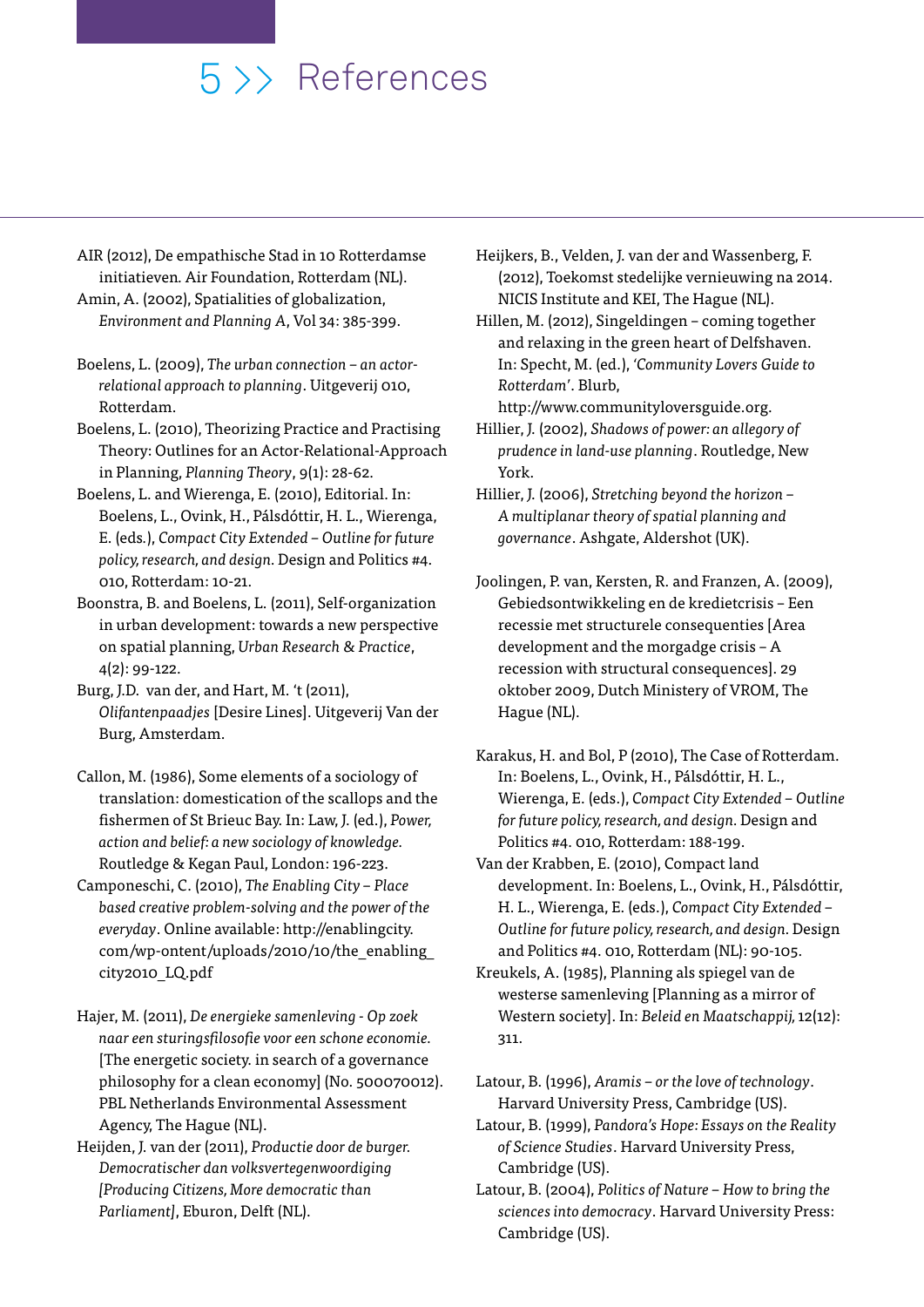**SPATIAL PLANNING IN A COMPLEX UNPREDICTABLE WORLD OF CHANGE REFERENCES**

- Law, J. (2009a), Collateral Realities, version of 29th December 2009. Online available: http:// www.heterogeneities.net/publications/ Law2009CollateralRealities.pdf (accessed 30-12- 2009).
- Law, J. (2009b), The Greer-Bush Test: on Politics in STS, version of 23rd December 2009. Online available: http://www.heterogeneities.net/ publications/Law2009TheGreer-BushTest.pdf (accessed 23-12-2009).
- Malherbe, L. (2012), Kaap Belvédère House for Cultural Heritage. In: Specht, M. (ed.), *Community Lovers Guide to Rotterdam*. Blurb: http://www. communityloversguide.org/#!kaap-belvedere/ c169g.
- Manshanden, W.J.J., Koops, O. and Dröes, M. (2012), Bouwprognoses 2011-2016. TNO rapport TNO-060-DTM-2012-00222, TNO, Delft (NL).
- Manzani, E. (2011), The new way of the future: small, local, open and connected, *Social Space,* 4: 100-105
- Massey, D. (2005), *For Space*. Sage, Los Angeles.
- Metzger, J. (2011), Dispatches from a time capsule? Moving the ANT, normativity and democracy discussion ten years down the road: an intervention in the Boelens-Rydin-Webb debate. In: *Planning Theory,* 10(3): 288–295.
- Min AZ (Ministry of General Affairs) (2007), Samen werken, samen leven – Coalitieakkoord tussen de Tweede Kamerfracties van CDA, PvdA en ChristenUnie [Joint work, joint living coalition agreement between Second Chamber parties of CDA, PvdA and ChristenUnie]. Ministry of General Affairs, The Hague (NL).
- Min AZ (Ministry of General Affairs) (2010), Vrijheid en verantwoordelijkheid. Regeerakkoord tussen de Tweede Kamerfracties van VVD en CDA [Freedom and responsibility. Governmental agreement between Second Chamber parties of the VVD and CDA]. Ministry of General Affairs, The Hague (NL).
- Min BZK (Ministry of Inner Affairs and Kingdom relations) (2011), Woonvisie – Integrale visie op de woningmarkt [Housing vision – Integrated vision on the housing market]. Letter from the Minister of Inner Affairs and Kingdom relations, Vergaderjaar 2010–2011, nr. 32 847, Sdu publishers, The Hague (NL).
- Min I&M (Ministry of Infrastructure and Environment) (2011), Ontwerp Structuurvisie Infrastructuur en Ruimte – Nederland concurrerend, bereikbaar, leefbaar en veilig [Preliminary Structure vision Infrastructure and Spatial Development – Netherland compettative, approachable, liveable and save]. Ministry of Infrastructure and Environment, The Hague (NL).
- Min VROM (Ministry of Housing, Spatial Development and Environment) (2007*), Meerwaarde van beleid met burgers* [Additional value of policy with citizens]. Ministry of Housing, Spatial Development and Environment, The Hague (NL).
- Mol, A. (2002), *The Body Multiple Ontology in Medical Practice*. Duke University Press, Durham (US).
- Murdoch, J. (2006), *Post-structuralist geography a guide to relational space*. Sage publications: London, Thousand Oaks (US).
- Nesta (2012), People Powered Health Co-production catalogue, Nesta, London.
- Prigogine, I. and Stengers, I. (1984), *Order out of Chaos: Man's New Dialogue with Nature.* Bantam Books, New York.

Sennett, R. (2012), *Together. The rituals, pleasures and politics of cooperation.* Yale University Press, New Haven (UK).

SKG (Stichting Kennis Gebiedsontwikkeling) (2012), Gemeentelijke grondbedrijven in een andere realiteit – Aanbevelingen voor gebiedsontwikkeling [Municipal land and soil agencies in a different reality]. Praktijkstoel Gebiedsontwikkeling, TU Delft, Delft (NL).

Thrift, N. (1996), *Spatial Formations.* SAGE publications, London.